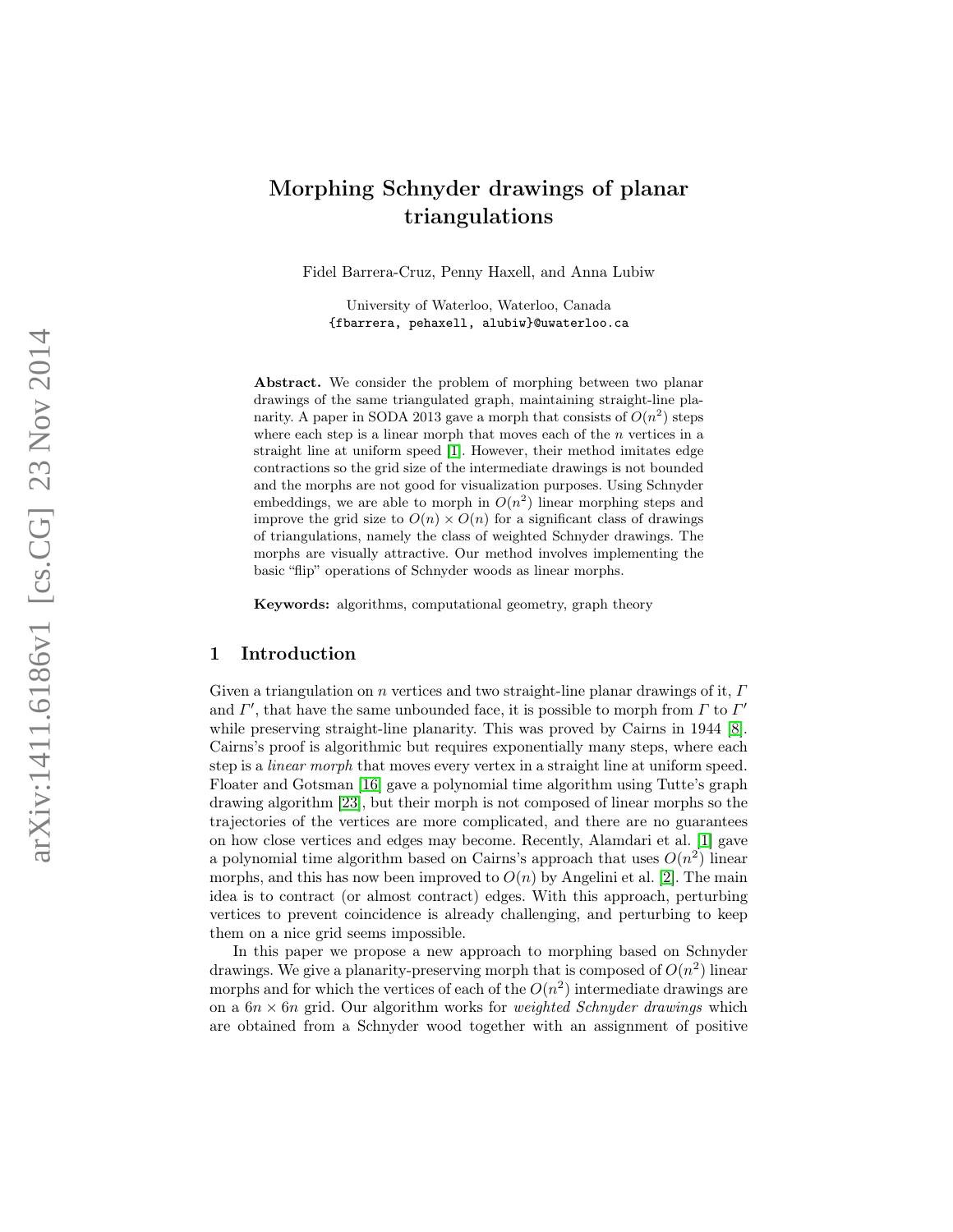weights to the interior faces. A Schnyder wood (see Section [2\)](#page-2-0) is a special type of partition (colouring) and orientation of the edges of a planar triangulation into three rooted directed trees. Schnyder [\[19,](#page-22-1)[20\]](#page-22-2) used them to obtain straightline planar drawings of triangulations in an  $O(n) \times O(n)$  grid. To do this he defined barycentric coordinates for each vertex in terms of the number of faces in certain regions of the Schnyder wood. Dhandapani [\[9\]](#page-21-4) noted that assigning any positive weights to the faces still gives straight-line planar drawings. We call these weighted Schnyder drawings—they are the drawings on which our morphing algorithm works.

Two weighted Schnyder drawings may differ in weights and in the Schnyder wood. We address these separately: we show that changing weights corresponds to a single planar linear morph; altering the Schnyder wood is more significant.

The set of Schnyder woods of a given planar triangulation forms a distributive lattice [\[7](#page-21-5)[,13,](#page-21-6)[18\]](#page-21-7) possibly of exponential size [\[14\]](#page-21-8). The basic operation for traversing this lattice is a "flip" that reverses a cyclically oriented triangle and changes colours appropriately. It is known that the flip distance between two Schnyder woods in the lattice is  $O(n^2)$  (see Section [2\)](#page-2-0). Therefore, to morph between two Schnyder drawings in  $O(n^2)$  steps, it suffices to show how a flip can be realized via a constant number of planar linear morphs. We show that flipping a facial triangle corresponds to a single planar linear morph, and that a flip of a separating triangle can be realized by three planar linear morphs.



Fig. 1. A sequence of triangle flips, counterclockwise along the top row and clockwise along the bottom row. In each drawing the triangle to be flipped is darkly shaded, and the one most recently flipped is lightly shaded. The linear morph from each drawing to the next one is planar. Vertex trajectories are shown bottom right.

<span id="page-1-0"></span>There is hope that our method will give good visualizations for morphing. See Figure [1](#page-1-0) and the larger example in Figure [2.](#page-3-0) Further examples can be found in [\[4\]](#page-21-9). Note that the trajectories followed by vertices in a facial flip are always parallel to one of the three exterior edges. Our intermediate drawings lie on a  $6n \times 6n$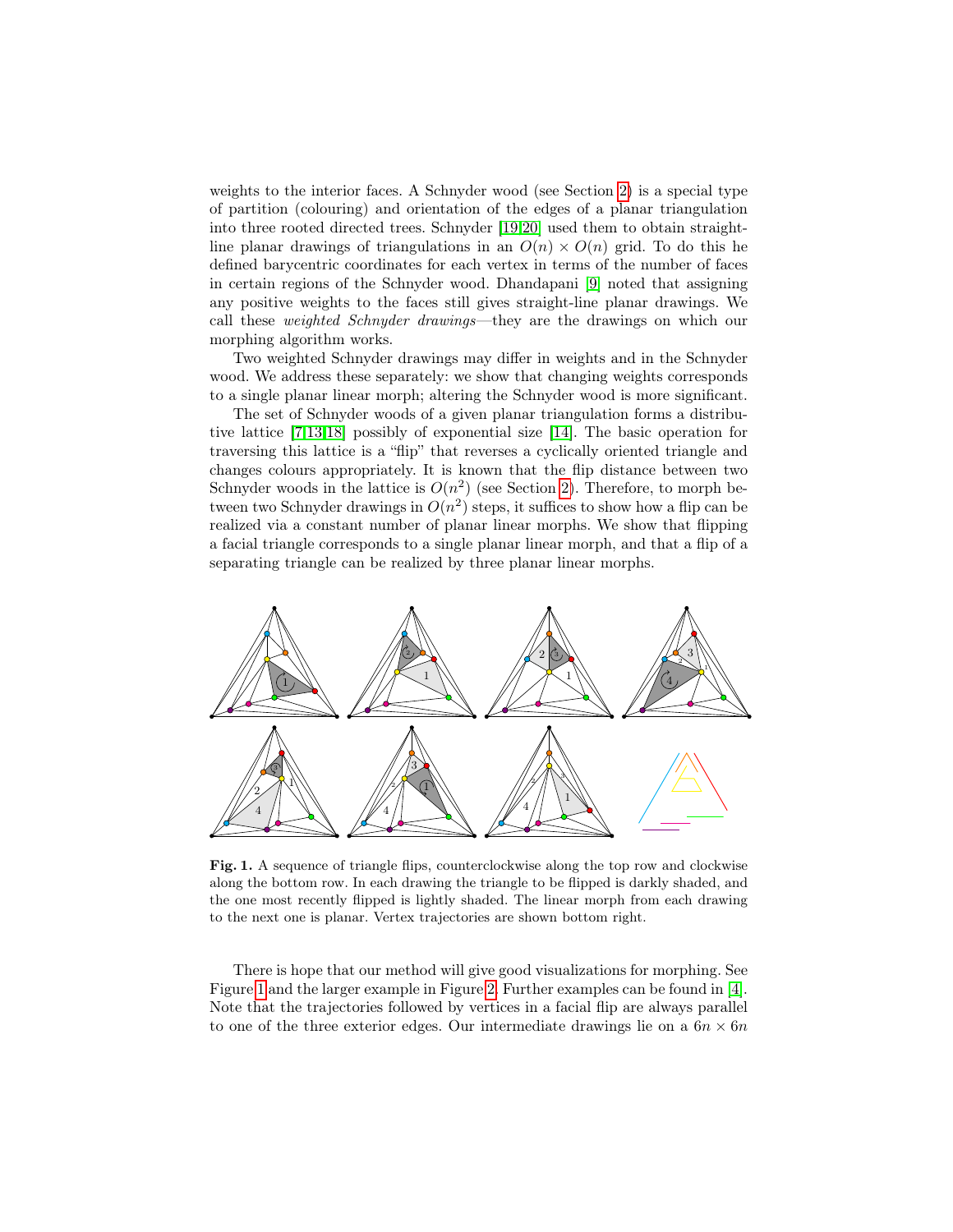grid where vertices are at least distance 1 apart and face areas are at least  $\frac{1}{2}$ . Comparing to visualization properties of previous methods, the edge-contraction method of Alamdari et al. [\[1\]](#page-21-0) is not good for visualization purposes—at the end of the recursion, the whole graph has contracted to a triangle. The method of Floater and Gotsman [\[16\]](#page-21-2) gives good visualizations, based on experiments and heuristic improvements developed by Shurazhsky and Gotsman [\[21\]](#page-22-3). However, their method suffers the same drawbacks as Tutte's graph drawing method, namely that vertices and edges may come very close together.

Not all straight-line planar triangulations are weighted Schnyder drawings, but we can recognize those that are in polynomial time (see Section [8\)](#page-20-0). The problem of extending our result to all straight-line planar triangulations remains open. There is partial progress in the first author's thesis [\[3\]](#page-21-10).

This paper is structured as follows. Section [2](#page-2-0) contains the relevant background on Schnyder woods. Section [3](#page-8-0) contains the precise statement of our main result, and the general outline of the proof. In Section [4](#page-9-0) we show that changing face weights corresponds to a linear morph. Flips of facial triangles are handled in Section [5](#page-9-1) and flips of separating triangles are handled in Section [6.](#page-12-0) In Section [7](#page-19-0) we explore which drawings are weighted Schnyder drawings.

#### 1.1 Definitions and notation

Consider two drawings  $\Gamma$  and  $\Gamma'$  of a planar triangulation  $T$ . A morph between  $\Gamma$  and  $\Gamma'$  is a continuous family of drawings of  $T$ ,  $\{\Gamma^t\}_{t\in[0,1]},$  such that  $\Gamma^0 = \Gamma$ and  $\Gamma^1 = \Gamma'$ . We say a face xyz collapses during the morph  $\{\Gamma^t\}_{t \in [0,1]}$  if there is  $t \in (0,1)$  such that x, y and z are collinear in  $\Gamma^t$ . We call a morph between I and  $\Gamma'$  planar if  $\Gamma^t$  is a planar drawing of T for all  $t \in [0, 1]$ . Note that a morph is planar if and only if no face collapses during the morph. We call a morph *linear* if each vertex moves from its position in  $\Gamma^0$  to its position in  $\Gamma^1$  along a line segment and at constant speed. Note that each vertex may have a different speed. We denote such a linear morph by  $\langle \Gamma^0, \Gamma^1 \rangle$ .

Throughout the paper we deal with a planar triangulation T with a distinguished exterior face with vertices  $a_1, a_2, a_3$  in clockwise order. The set of interior faces is denoted  $\mathcal{F}(T)$ . A 3-cycle C whose removal disconnects T is called a separating triangle, and in this case we define  $T|_C$  to be the triangulation formed by vertices inside C together with C as the exterior face, and we define  $T \setminus C$  to be the triangulation obtained from  $T$  by deleting the vertices inside  $C$ .

### <span id="page-2-0"></span>2 Schnyder woods and their properties

A Schnyder wood of a planar triangulation T with exterior vertices  $a_1, a_2, a_3$  is an assignment of directions and colours 1, 2, and 3 to the interior edges of T such that the following two conditions hold (see Figure [3\)](#page-4-0).

(D1) Each interior vertex has three outgoing edges and they have colours 1, 2,  $3$  in clockwise order. All incoming edges in colour  $i$  appear between the two outgoing edges of colours  $i - 1$  and  $i + 1$  (index arithmetic modulo 3).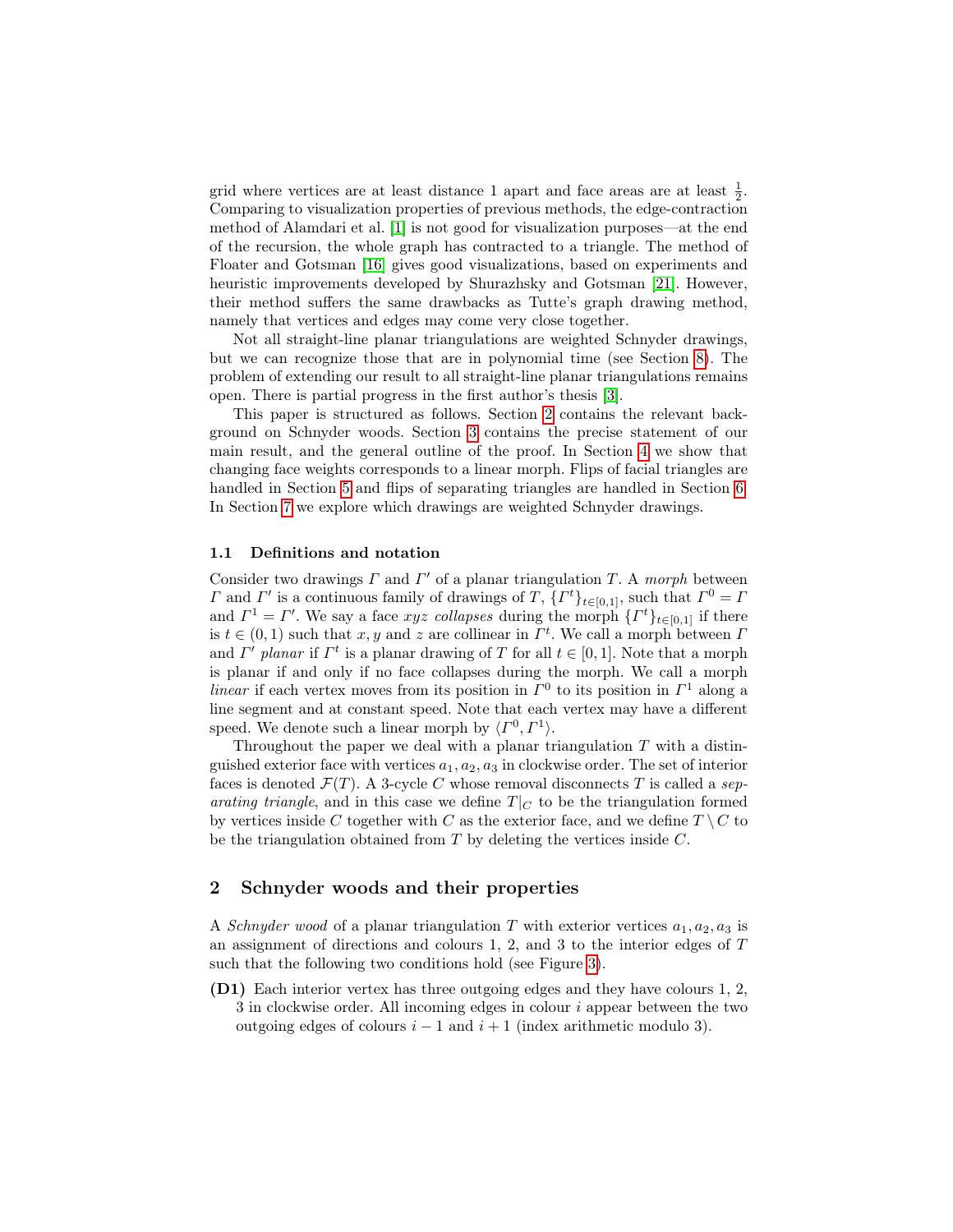

<span id="page-3-0"></span>Fig. 2. A sequence of triangle flips. In each drawing the triangle to be flipped is darkly shaded, and the one most recently flipped is lightly shaded. The linear morph from each drawing to the next one is planar. At the bottom we illustrate the piecewise linear trajectories followed by vertices during the sequence of flips.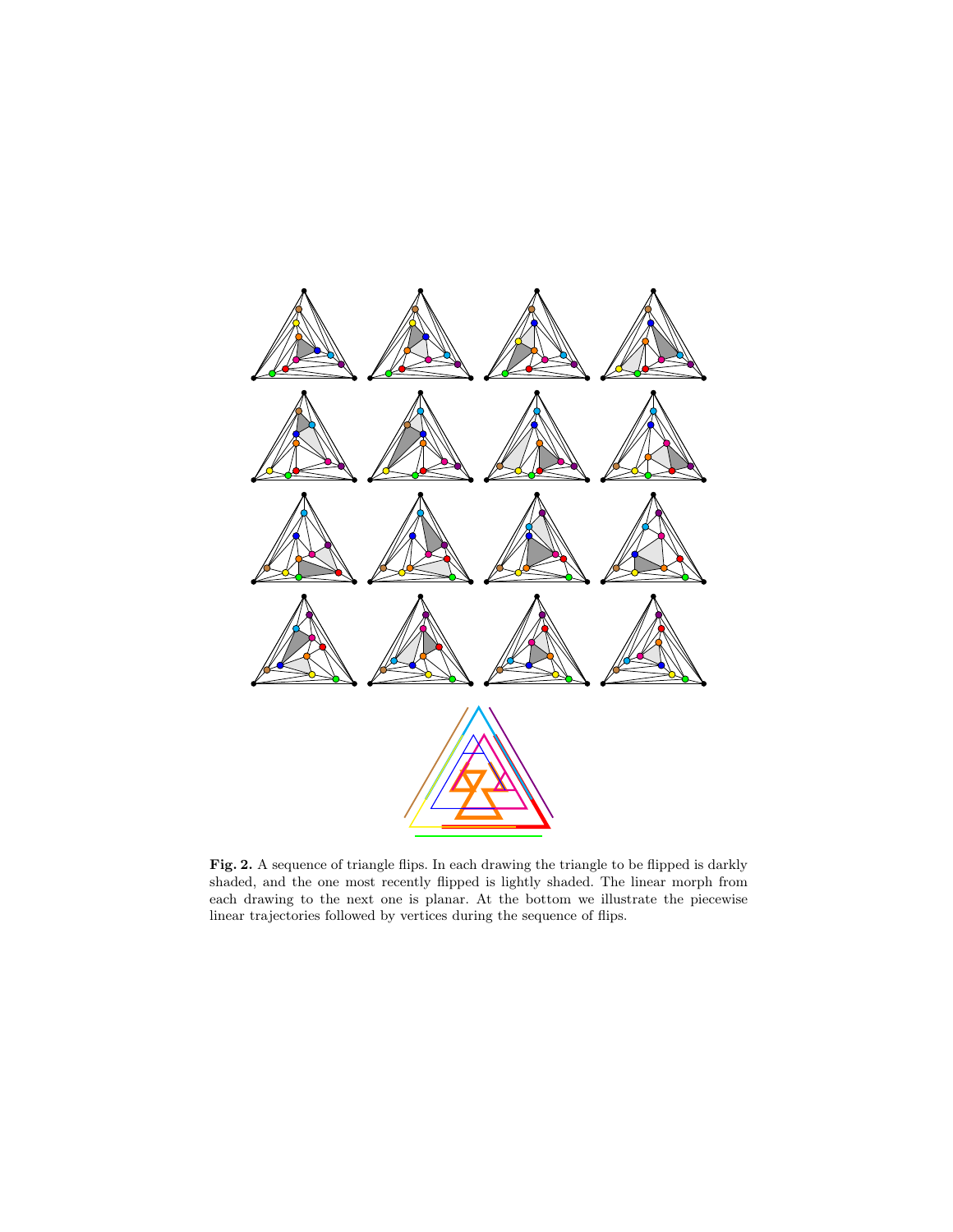$(D2)$  At the exterior vertex  $a_i$ , all the interior edges are incoming and of colour i.



<span id="page-4-0"></span>Fig. 3. (a) Conditions  $(D1)$  and  $(D2)$  for a Schnyder wood. (b) The paths and regions for vertex v. Throughout, we use red, green, blue for colours 1, 2, 3, respectively.

The following basic concepts and properties are due to Schnyder [\[20\]](#page-22-2). For any Schnyder wood the edges of colour  $i$  form a tree  $T_i$  rooted at  $a_i$ . The path from internal vertex v to  $a_i$  in  $T_i$  is denoted  $P_i(v)$ .

<span id="page-4-3"></span>(P) If  $T_i^-$  denotes the tree in colour *i* with all arcs reversed, then  $T_{i-1}^- \cup T_i \cup T_{i+1}^$ contains no directed cycle. In particular, any two outgoing paths from a vertex v have no vertex in common, except for v, i.e.,  $P_i(v) \cap P_j(v) = \{v\}$ for  $i \neq j$ .

The *descendants* of vertex  $v$  in  $T_i$ , denoted  $D_i(v)$ , are the vertices that have paths to v in  $T_i$ . For any interior vertex v the three paths  $P_i(v)$ ,  $i = 1, 2, 3$  partition the triangulation into three regions  $R_i(v)$ ,  $i = 1, 2, 3$ , where  $R_i(v)$  is bounded by  $P_{i+1}(v)$ ,  $P_{i-1}(v)$  and  $a_{i+1}a_{i-1}$ . Schnyder proved that every triangulation T has a Schnyder wood and that a planar drawing of T can be obtained from coordinates that count faces inside regions:

<span id="page-4-1"></span>**Theorem 1** (Schnyder [\[19,](#page-22-1)[20\]](#page-22-2)). Let T be a planar triangulation on n vertices equipped with a Schnyder wood S. Consider the map  $f: V(T) \to \mathbb{R}^3$ , where  $f(a_i) = (2n-5)e_i$ , where  $e_i$  denotes the *i*-th standard basis vector in  $\mathbb{R}^3$ , and for each interior vertex v,  $f(v) = (v_1, v_2, v_3)$ , where  $v_i$  denotes the number of faces contained inside region  $R_i(v)$ . Then f defines a straight-line planar drawing.

Dhandapani [\[9\]](#page-21-4) noted that the above result generalizes to weighted faces. A weight distribution  $\bf{w}$  is a function that assigns a positive weight to each internal face such that the weights sum to  $2n-5$ . For any weight distribution the *i*-th *coordinate*  $v_i$  of vertex  $v$  is defined as:

<span id="page-4-2"></span>
$$
v_i = \sum \{ \mathbf{w}(f) : f \in R_i(v) \}. \tag{1}
$$

Theorem [1](#page-4-1) still holds if we use coordinates as defined [\(1\)](#page-4-2). We call the resulting straight-line planar drawing the *weighted Schnyder drawing* obtained from w and S.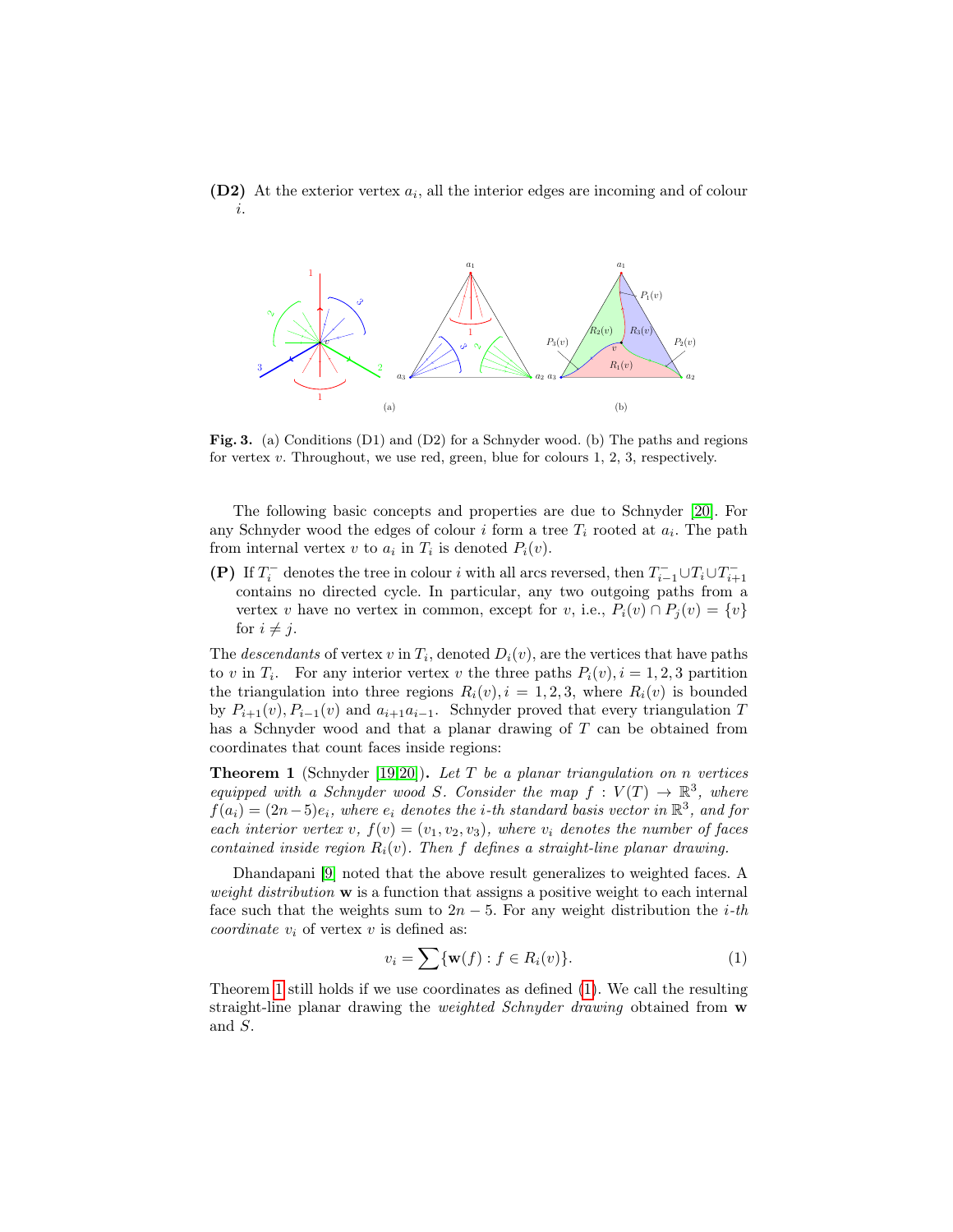Some useful properties of weighted Schnyder drawings are stated next.

- <span id="page-5-3"></span> $(R1)$  Let T be a planar triangulation and let S be a Schnyder wood of T. Then, for any edge  $uv \in E(T)$  and any  $w \in V \setminus \{u, v\}$ , there is  $k \in \{1, 2, 3\}$  so that  $u, v \in R_k(w)$ . Consequently, in the corresponding weighted Schnyder drawing we have  $u_k, v_k < w_k$ .
- (R2) The interiors of  $R_1(x)$ ,  $R_2(z)$  and  $R_3(y)$  are pairwise disjoint.
- <span id="page-5-2"></span>(R3)  $D_1(x) \setminus \{x\}$  is contained in the interior of  $R_1(x)$  and similarly for y and z. Consequently  $D_1(x)$ ,  $D_2(z)$  and  $D_3(y)$  are pairwise disjoint.

#### 2.1 Triangle flips

In this section we describe results of Brehm [\[7\]](#page-21-5), Ossona De Mendez [\[18\]](#page-21-7), and Felsner [\[13\]](#page-21-6) on the flip operation that can be used to convert any Schnyder wood to any other. Let S be a Schnyder wood of planar triangulation T. A flip operates on a cyclically oriented triangle  $C$  of  $T$ . Lemma [3](#page-5-0) below gives a property of such cyclically oriented triangles. Before that we need the following lemma about separating triangles.

<span id="page-5-1"></span>**Lemma 2.** If  $C$  is a separating triangle, then the restriction of  $S$  to the interior edges of  $T|_C$  is a Schnyder wood of  $T|_C$ .

*Proof.* It is clear that the interior vertex property is satisfied in  $T|_C$ . We are just left to show the exterior vertex property. We may assume that  $C$  is cyclically oriented in counterclockwise order, say  $C = b_1, b_2, b_3$ . The case where C is clockwise will follow from a similar argument. We show that all interior edges of  $T|_C$  at  $b_1$  are incoming and have the same colour, the argument for  $b_2$  and  $b_3$  is analogous. Suppose, by contradiction, that there is an interior edge of  $T|_C$  in S having colour i that is outgoing from  $b_1$ . Assume  $(b_1, b_2)$  has colour j in S, clearly  $j \neq i$ . Since  $P_i(b_1)$  ends at the exterior vertex  $a_i$  it must leave C through  $b_2$  or  $b_3$ . Clearly  $b_2 \notin P_i(b_1)$ , otherwise this would contradict property [\(P\)](#page-4-3) for  $P_i(b_1)$  and  $P_j(b_1)$ . Let j' be the colour of  $(b_3, b_1)$  and suppose  $b_3 \in P_i(b_1)$ . Clearly  $j' \neq i$ . We can now see that  $T_i^- \cup T_{j'}^-$  contains a cycle, which contradicts property [\(P\).](#page-4-3) Therefore all interior edges of  $T|_C$  at  $b_1$  are incoming. Furthermore, these edges must be of the same colour or else, by the vertex property, there would be an outgoing edge towards the interior of C. To conclude the proof we show that the colours of interior edges of  $T|_C$  at  $b_1$ ,  $b_2$  and  $b_3$  appear in the same cyclic order as the colours of the interior edges incident to the exterior vertices  $a_1$   $a_2$  and  $a_3$ . Let v be an interior vertex of  $T|_C$  and suppose, without loss of generality, that  $P_i(v)$  uses  $b_1$ . By property [\(P\)](#page-4-3) it follows that  $P_{i+1}(v)$  and  $P_{i-1}(v)$  leave through  $b_3$  and  $b_2$  respectively, otherwise, by the vertex property we would have that  $P_{i+1}(v)$  and  $P_{i-1}(v)$  would cross, contradicting [\(P\).](#page-4-3) This concludes the proof.  $\Box$ 

<span id="page-5-0"></span>**Lemma 3.** Let  $T$  be a planar triangulation and let  $S$  be a Schnyder wood of  $T$ . If S has a triangle C at which the edges are oriented cyclically, then C has an edge of each colour in S. Furthermore, if  $C$  is oriented counterclockwise then the edges along the cycle have colours i,  $i - 1$  and  $i + 1$  respectively.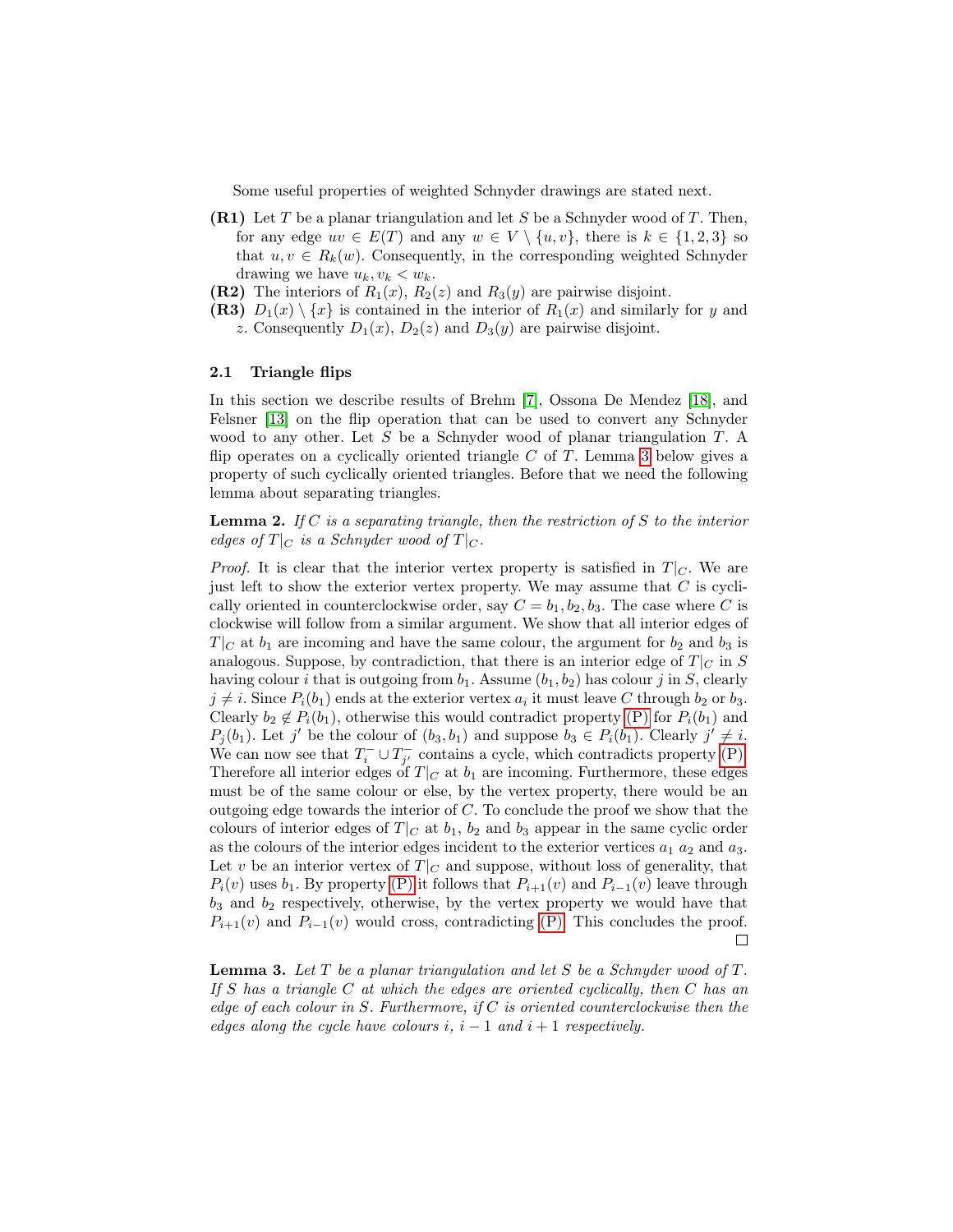*Proof.* Let  $C = b_1b_2b_3$  and suppose the arcs forming C are  $\alpha_1 = (b_1, b_2), \alpha_2 =$  $(b_2, b_3)$  and  $\alpha_3 = (b_3, b_1)$ . By property [\(P\)](#page-4-3) not all arcs have the same colour. If two of the arcs share colour i, say  $\alpha_1$  and  $\alpha_2$ , and  $\alpha_3$  has colour j, then  $T_i^-\cup T_j^-$  contains a cycle, which contradicts property [\(P\).](#page-4-3) Therefore the colours of  $\alpha_1$ ,  $\alpha_2$  and  $\alpha_3$  are pairwise distinct. Now, let us assume that C is oriented counterclockwise. Suppose without loss of generality that  $\alpha_1$  has colour *i*. It suffices to show that  $\alpha_2$  has colour  $i-1$  and by rotational symmetry the result will follow. Suppose, by contradiction that  $\alpha_2$  has colour  $i + 1$ . If C is a facial triangle, then this contradicts the vertex property at vertex  $b_2$ , since an incoming arc in colour i cannot be followed in clockwise order by an outgoing arc in colour  $i+1$ . Now, if C is a separating triangle, then there are two interior edges of  $T|_C$ that are outgoing from  $b_2$ , and this contradicts Lemma [2.](#page-5-1) Therefore  $\alpha_2$  must have colour  $i - 1$ . The result now follows.

Let  $C$  be a cyclically oriented triangle in  $T$ . By Lemma [3,](#page-5-0) we may assume that  $C = xyz$  oriented counterclockwise with edges  $xy, yz, zx$  of colour 1,3,2 respectively. A *clockwise flip* of C alters the colours and orientations of S as follows:

- 1. Edges on the cycle are reversed and colours change from i to  $i 1$ . See triangle xyz in Figure [5.](#page-11-0)
- 2. Any interior edge of  $T|_C$  remains with the same orientation and changes colour from i to  $i + 1$ . See edges incident to b in Figure [7.](#page-15-0)

Other edges are unchanged. The reverse operation is a counterclockwise flip, which Brehm calls a *flop*. Brehm [\[7,](#page-21-5) p. 44] proves that a flip yields another Schnyder wood. Consider the graph with a vertex for each Schnyder wood of T and a directed edge  $(S, S')$  when S' can be obtained from S by a clockwise flip. This graph forms a distributive lattice [\[7](#page-21-5)[,13,](#page-21-6)[18\]](#page-21-7). Ignoring edge directions, the distance between two Schnyder woods in this graph is called their flip distance. We now work towards proving that such flip distance is in fact  $O(n^2)$ , where n is the number of vertices of the planar triangulation.

A triangle in a Schnyder wood  $S$  is called *flippable* if it is cyclically oriented counterclockwise. Floppable triangles are triangles whose edges are cyclically oriented clockwise. Let C be a flippable triangle in S and denote by  $S^C$  the Schnyder wood obtained from flipping C in S. We say  $C_1, C_2, \ldots, C_k$  is a flip sequence if  $C_1$  is flippable in  $S_1 := S$ , and  $C_i$  is flippable in  $S_i$  with  $S_{i+1} := S_i^{C_i}$ for  $1 \leq i \leq k-1$ . Note that if  $C_1, \ldots, C_k$  defines a flip sequence, then  $C_k, \ldots, C_1$ defines a flop sequence. In a 4-connected planar triangulation  $T$  the flippable triangles are precisely the cyclically oriented faces of T.

The following result of Brehm will allow us to derive an upper bound for the length of a maximal flip sequence in any planar triangulation.

<span id="page-6-0"></span>**Proposition 4** (Brehm [\[7,](#page-21-5) p. 15]). Let T be a 4-connected planar triangulation, let S be a Schnyder wood of T and let f be an interior face of T. If there is a flip sequence that contains  $f$  at least twice, then between any two flips of  $f$ , all the faces adjacent to f must be flipped.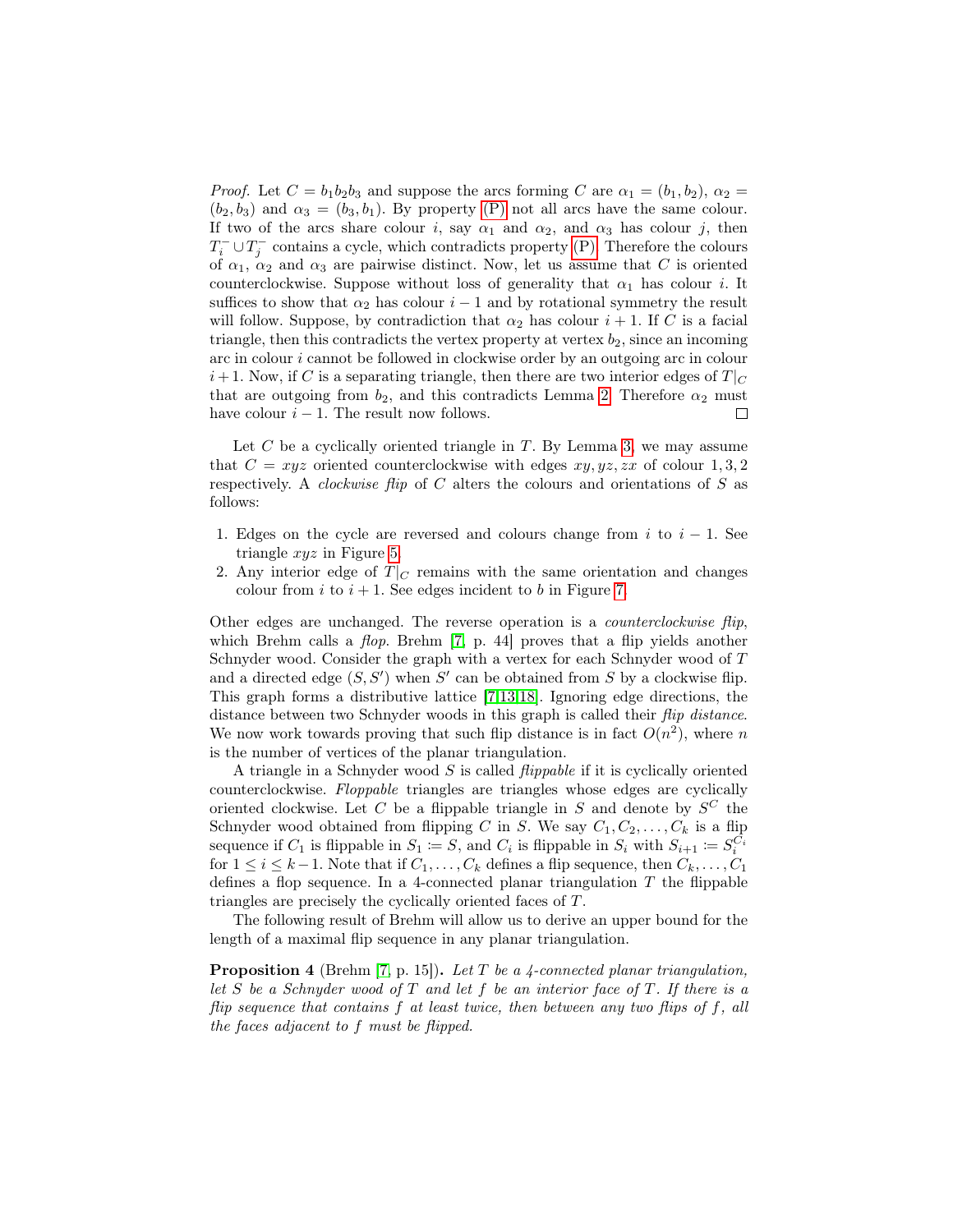Let us observe that any maximal flip sequence starting at an arbitrary Schnyder wood ends at the unique Schnyder wood containing no flippable face. In fact we can derive the following bound, as suggested in [\[7,](#page-21-5) p. 15].

<span id="page-7-0"></span>**Theorem 5.** Let  $T$  be a 4-connected planar triangulation on n vertices with exterior face  $f^*$ . The length of any flip sequence  $F$  is bounded by the sum of the distances in the dual of  $T$  to  $f^*$ , that is,

$$
|F| \le \sum_{f \in \mathcal{F}(T)} d(f, f^*) = O(n^2).
$$

Furthermore, any maximal flip sequence terminates at  $\mathcal{L}$ , the Schnyder wood containing no flippable triangles.

Proof. Observe that any face adjacent to the exterior face cannot be flipped. By Proposition [4](#page-6-0) it follows that the number of times a face  $f$  can be flipped is bounded by the distance from  $f$  to the exterior face  $f^*$ . Therefore the length of any flip sequence is  $O(n^2)$ , as claimed. Clearly any maximal flip sequence terminates at the Schnyder wood containing no flippable face.  $\Box$ 

A 4-connected block of a graph  $G$  is a maximal 4-connected induced subgraph of G. If  $G_1, \ldots, G_k$  denote the 4-connected blocks of a graph G then we say that they define a decomposition of G into 4-connected blocks. One more result that will be useful is the following.

<span id="page-7-1"></span>**Theorem 6** (Brehm [\[7,](#page-21-5) p. 37]). Consider a planar triangulation T. Let  $T_1, \ldots, T_k$ be a decomposition of  $T$  into 4-connected blocks. Then any flip sequence in  $S$  can be obtained by concatenating flip sequences  $S_1, S_2, \ldots, S_k$ , where each  $S_i$  is flip sequence in  $T_i$ .

We now prove that the flip distance between any two Schnyder woods of a planar triangulation on *n* vertices is  $O(n^2)$ . We have attributed the following result to Brehm [\[7\]](#page-21-5), but he does not state it as a single result. It helps to read Miracle et al. [\[17\]](#page-21-11) and Eppstein et al. [\[10\]](#page-21-12).

<span id="page-7-2"></span>Lemma 7. In a planar triangulation on n vertices the flip distance between any two Schnyder woods is  $O(n^2)$ , and a flip sequence of that length can be found in linear time per flip.

*Proof.* We begin by showing that the length of a maximal flip sequence is  $O(n^2)$ . Let T be a planar triangulation on n vertices. Consider a decomposition of  $T$ into 4-connected blocks  $T_1, \ldots, T_k$ . Denote by  $n_i$  the number of interior vertices of  $T_i$ ,  $1 \leq i \leq k$ . Therefore we have  $3 + \sum_{i=1}^{k} n_i = n$ . Observe that the length of a maximal flip sequence in the lattice of Schnyder woods of  $T_i$  is  $O(n_i^2)$  from Theorem [5.](#page-7-0) By Theorem [6](#page-7-1) the length of a maximal flip sequence in the lattice of Schnyder woods of T is  $O(\sum_{i=1}^k n_i^2)$ . We now have the following standard claim.

*Claim.* The value of  $\sum_{i=1}^{k} n_i^2$  subject to  $\sum_{i=1}^{k} n_i = n-3$  and  $n_i \ge 0$ , is maximized when exactly one of the  $n_i$  is equal to  $n-3$  and all others are zero.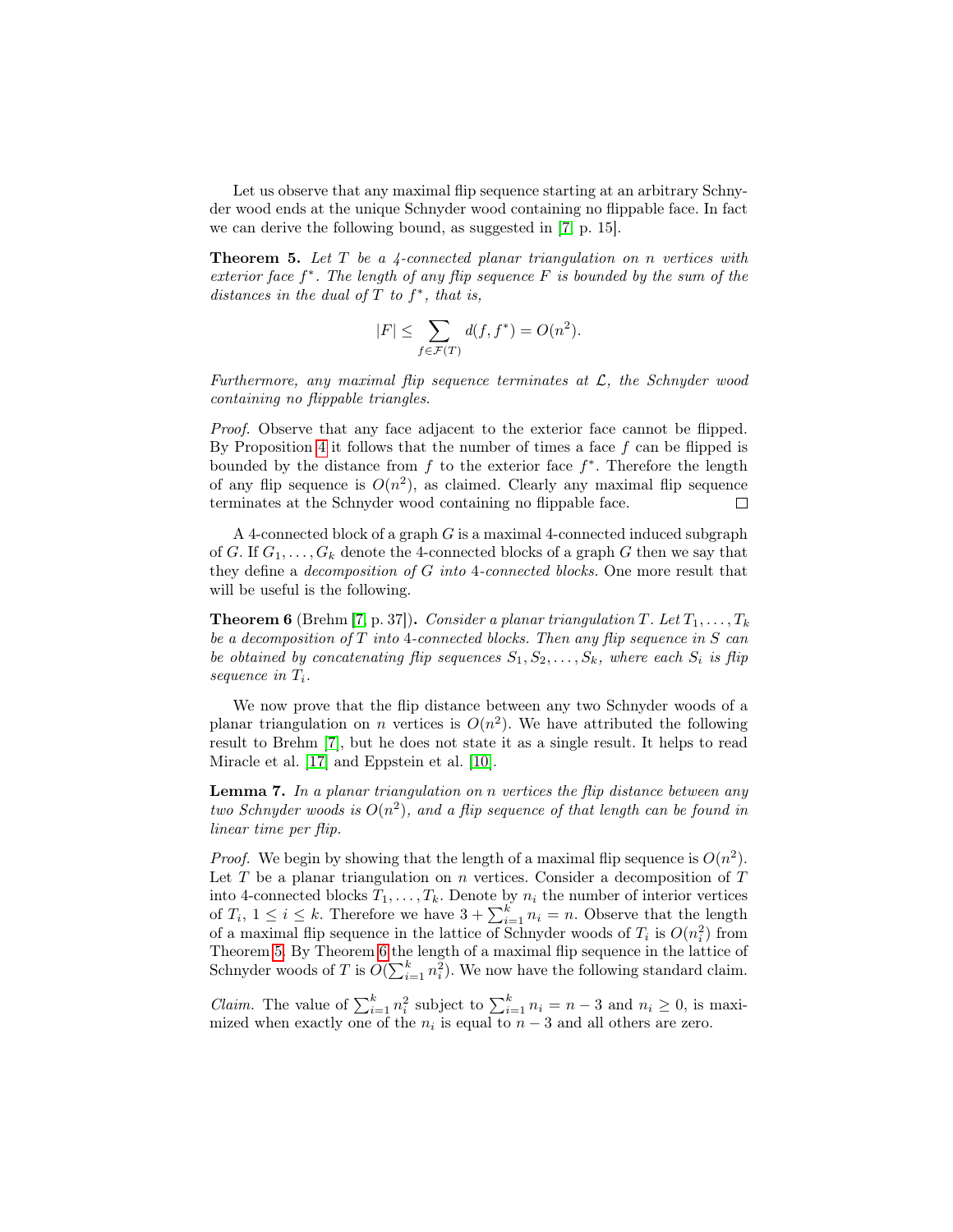*Proof of claim.* Suppose at least two terms are non zero say  $0 < n_1 \le n_2$ . Let us show how to increase the value of the sum.

$$
(n_1 - 1)^2 + (n_2 + 1)^2 + \sum_{i=3}^{k} n_i^2 = 2(n_2 - n_1 + 1) + \sum_{i=1}^{k} n_i^2
$$

$$
> \sum_{i=1}^{k} n_i^2.
$$

So the claim holds.

A consequence of the claim is that  $O(\sum_{i=1}^k n_i^2) = O(n^2)$  and therefore the length of a maximal flip sequence in the lattice of Schnyder woods of T is  $O(n^2)$ .

Now, since any maximal flip sequence terminates at the Schnyder wood  $\mathcal{L}$ that contains no flippable triangle, this yields a walk through  $\mathcal L$  of length  $O(n^2)$ between any two Schnyder woods  $S$  and  $S'$ .

Finally we prove that the flip sequence can be found in linear time per flip. If Schnyder woods  $S$  and  $S'$  differ by a flip, we can obtain  $S'$  from  $S$  by reversing  $O(1)$  arcs and by updating the colour of  $O(n)$  arcs. The result now follows.  $\Box$ 

#### <span id="page-8-0"></span>3 Main result

<span id="page-8-1"></span>**Theorem 8.** Let  $T$  be a planar triangulation and let  $S$  and  $S'$  be two Schnyder woods of T. Let  $\Gamma$  and  $\Gamma'$  be weighted Schnyder drawings of T obtained from S and S' together with some weight distributions. There exists a sequence of straight-line planar drawings of  $T \Gamma = \Gamma_0, \ldots, \Gamma_{k+1} = \Gamma'$  such that k is  $O(n^2)$ , the linear morph  $\langle \Gamma_i, \Gamma_{i+1} \rangle$  is planar,  $0 \leq i \leq k$ , and the vertices of each  $\Gamma_i$ ,  $1 \leq i \leq k$ , lie in a  $(6n-15) \times (6n-15)$  grid. Furthermore, these drawings can be obtained in polynomial time.

We now describe how the results in the upcoming sections prove the theorem. Lemma [9](#page-9-2) (Section [4\)](#page-9-0) proves that if we perform a linear morph between two weighted Schnyder drawings that differ only in their weight distribution then planarity is preserved. Thus, we may take  $\Gamma_1$  and  $\Gamma_k$  to be the drawings obtained from the uniform weight distribution on  $S$  and  $S'$  respectively. By Schnyder's Theorem [1](#page-4-1) these drawings lie on a  $(2n-5) \times (2n-5)$  grid and we can scale them up to our larger grid. By Lemma [7](#page-7-2) (Section [2\)](#page-2-0) there is a sequence of  $k$  flips,  $k \in O(n^2)$ , that converts S to S'. Therefore it suffices to show that each flip in the sequence can be realized via a planar morph composed of a constant number of linear morphs. In Theorem [12](#page-11-1) (Section [5\)](#page-9-1) we prove that if we perform a linear morph between two weighted Schnyder drawings that differ only by a flip of a face then planarity is preserved. In Theorem [16](#page-18-0) (Section [6\)](#page-12-0) we prove that if two Schnyder drawings with the same uniform weight distribution differ by a flip of a separating triangle then there is a planar morph between them composed of three linear morphs. The intermediate drawings involve altered weight distributions (here Lemma [9](#page-9-2) is used again), and lie on a grid of the required size. Putting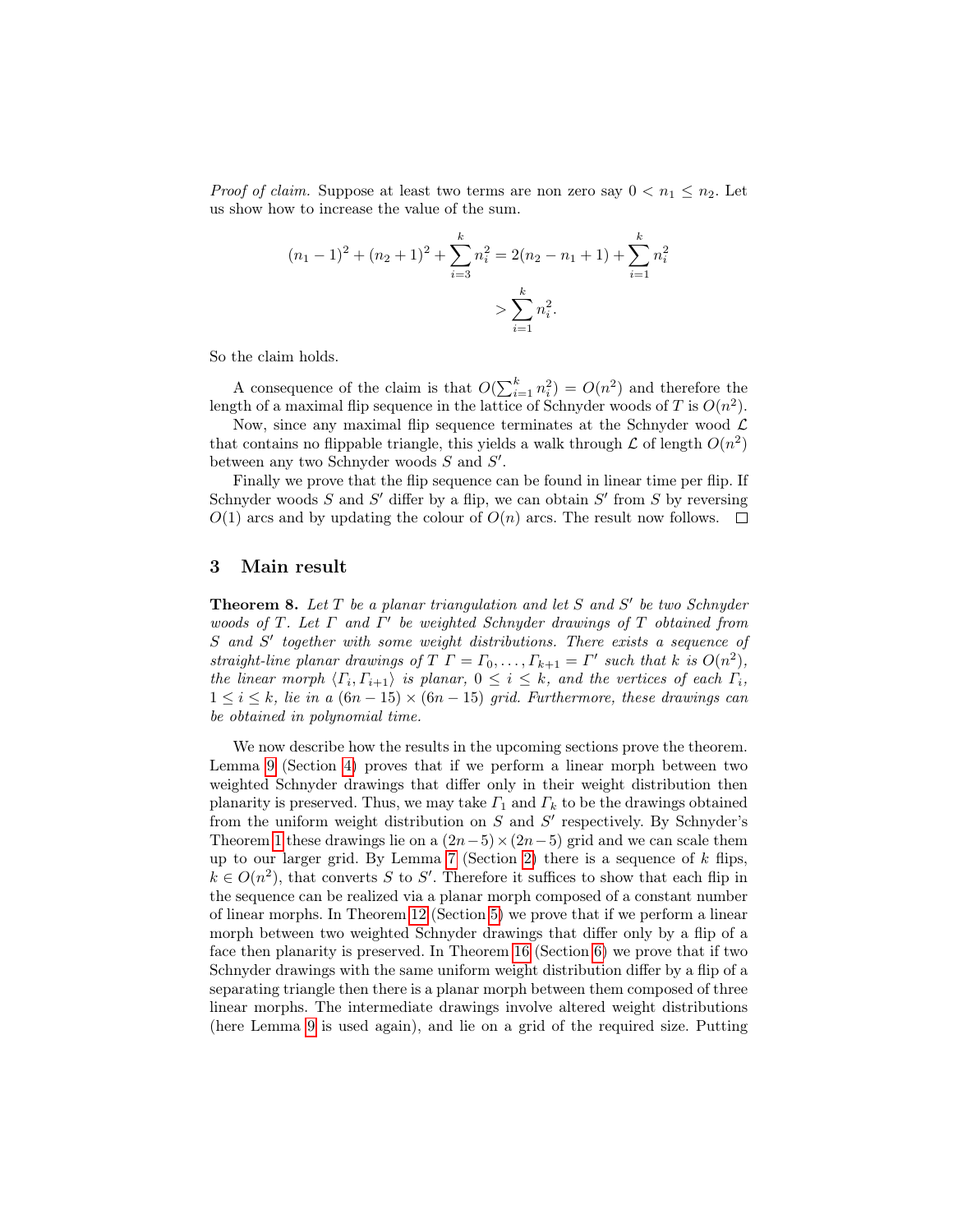these results together gives the final sequence  $\Gamma_0, \ldots, \Gamma_{k+1}$ . All the intermediate drawings lie in a  $(6n - 15) \times (6n - 15)$  grid and each of them can be obtained in  $O(n)$  time from the previous one. This completes the proof of Theorem [8](#page-8-1) modulo the proofs in the following sections.

#### <span id="page-9-0"></span>4 Morphing to change weight distributions

In this section we give the first ingredient of our main result. We consider two weighted Schnyder drawings  $\Gamma$  and  $\Gamma'$  that differ only in their weight distributions, i.e.,  $\Gamma$  and  $\Gamma'$  are obtained from the same graph with the same Schnyder wood but with different weight distributions. (Recall that weight distributions were defined in Section [2.](#page-2-0)) In the following result we show that the linear morph from  $\Gamma$  to  $\Gamma'$  preserves planarity.

<span id="page-9-2"></span>**Lemma 9.** Let  $T$  be a planar triangulation and let  $S$  be a Schnyder wood of  $T$ . Consider two weight distributions w and w' on the faces of T, and denote by  $\Gamma$ and  $\Gamma'$  the weighted Schnyder drawings of T obtained from  $w$  and  $w'$  respectively. Then the linear morph  $\langle \Gamma, \Gamma' \rangle$  is planar.

*Proof.* Consider the family of functions  $\{w^t\}_{t\in[0,1]}$ , defined by  $w^t(f) = (1$  $t\mathbf{w}(f) + t\mathbf{w}'(f)$ . Note that for every  $t \in [0,1]$ , the function  $\mathbf{w}^t$  is a weight distribution since  $\mathbf{w}^t(f)$  is positive for all f and  $\sum_f \mathbf{w}^t(f) = 2n - 5$ . By Dhan-dapani [\[9\]](#page-21-4) each  $\mathbf{w}^t$  yields a planar drawing. This family of drawings defines a planar morph from  $\Gamma$  to  $\Gamma'$ . To conclude the proof we only need to show that this morph is linear. The position of vertex x at time t is  $x^t = (x_1^t, x_2^t, x_3^t)$ where  $x_i^t = \sum_{f \in R_i(x)} \mathbf{w}^t(f)$ . Note that  $x^t = (1-t)x^0 + tx^1$ , so the result now follows.  $\Box$ 

## <span id="page-9-1"></span>5 Morphing to flip a facial triangle

In this section we prove that the linear morph from one Schnyder drawing to another one, obtained by flipping a cyclically oriented face and keeping the same weight distribution, preserves planarity. This is Theorem [12](#page-11-1) below. See Figure [4.](#page-10-0) We begin by showing how the regions for each vertex change during such a flip and then we use this to show how the coordinates change.

Let  $S$  and  $S'$  be Schnyder woods of triangulation  $T$  that differ by a flip on face xyz oriented counterclockwise in S with  $(x, y)$  of colour 1. Let  $(v_1, v_2, v_3)$ and  $(v'_1, v'_2, v'_3)$  be the coordinates of vertex v in the weighted Schnyder drawings from S and  $S'$  respectively with respect to weight distribution w. For an interior edge pq of T, let  $\Delta_i(pq)$  be the set of faces in the region bounded by pq and the paths  $P_i(p)$  and  $P_i(q)$  in S, and define  $\delta_i(pq)$  to be the weight of that region, i.e.,  $\delta_i(pq) = \sum_{f \in \Delta_i(pq)} \mathbf{w}(f)$ . We use notation  $P_i(v)$ ,  $R_i(v)$ , and  $D_i(v)$  as defined in Section [2](#page-2-0) and  $\Delta_i(pq)$  as above and add primes to denote the corresponding structures in  $S'$ .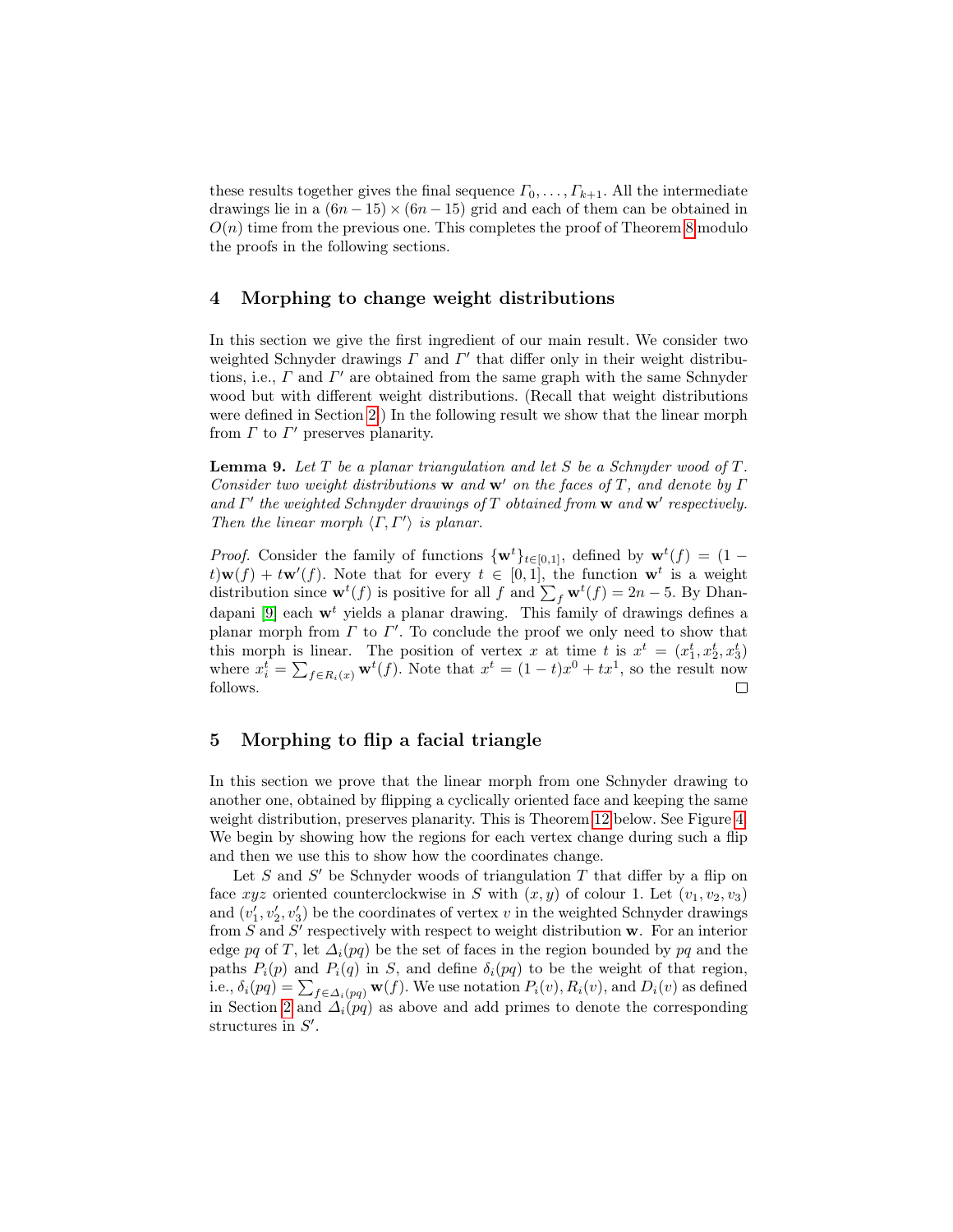

<span id="page-10-0"></span>Fig. 4. Snapshots from a linear morph defined by a flip of the shaded face at times  $t = 0, t = 0.5$  and  $t = 1$ . The trajectory of rectangular shaped vertices is parallel to the exterior edge  $a_2a_3$ . Similar properties hold for triangular and pentagonal shaped vertices.

Figure [5](#page-11-0) shows how the regions change between the weighted Schnyder drawings from S and S'. Observe that the outgoing paths  $P_2(x)$  and  $P_3(x)$  from x do not change, so region  $R_1(x)$  is unchanged. Outgoing path  $P_1(x)$  changes, so there are some faces, in particular  $\Delta_1(yz) \cup \{f\}$ , that leave  $R_2(x)$  and join  $R'_3(x)$ . We capture these properties in the following lemma.

<span id="page-10-2"></span>Lemma 10. The following conditions hold:

- 1.  $R_1(x) = R'_1(x)$ ,  $R_3(y) = R'_3(y)$  and  $R_2(z) = R'_2(z)$ .
- 2.  $R'_2(x) = R_2(x) \setminus (\Delta_1(yz) \cup \{f\}), R'_3(x) = R_3(x) \cup (\Delta_1(yz) \cup \{f\})$  and similarly for y and z.

3. 
$$
D_1(x) = D'_1(x), D_2(z) = D'_2(z)
$$
 and  $D_3(y) = D'_3(y)$ .

Proof. We show the first result in each condition since the others can be derived similarly.

- <span id="page-10-1"></span>1. Note that the only path outgoing from x that changes is  $P_1(x)$  (see Figure [5\)](#page-11-0), that is,  $P_2(x) = P'_2(x)$  and  $P_3(x) = P'_3(x)$  and therefore  $R_1(x) = R'_1(x)$ .
- 2. Observe that faces in  $f \cup \Delta_1(yz)$  are to the left of  $P_1(x)$  and therefore  $\Delta_1(yz) \cup \{f\} \subseteq R_2(x)$ ; analogously  $\Delta_1(yz) \cup \{f\} \subseteq R'_3(x)$ , see Figure [5.](#page-11-0) It can be seen that these are all the faces that change regions, around  $x$ , from S to S'. Therefore  $R'_2(x) = R_2(x) \setminus (\Delta_1(yz) \cup \{f\})$  and  $R'_3(x) = R_3(x) \cup$  $(\Delta_1(yz)\cup\{f\}).$
- 3. This is an immediate consequence of [1,](#page-10-1) since no edges of S in  $R_1(x)$  changed from  $S$  to  $S'$ .

 $\Box$ 

Next we study the difference between the coordinates of the weighted Schnyder drawings corresponding to  $S$  and  $S'$ . Since the weights do not change, the coordinates of a vertex  $v$  change only if its regions change. Furthermore, the regions of  $v$  change only if the paths leaving  $v$  change, and a path changes only if it uses an edge of  $f$ . Thus the only vertices whose coordinates change are those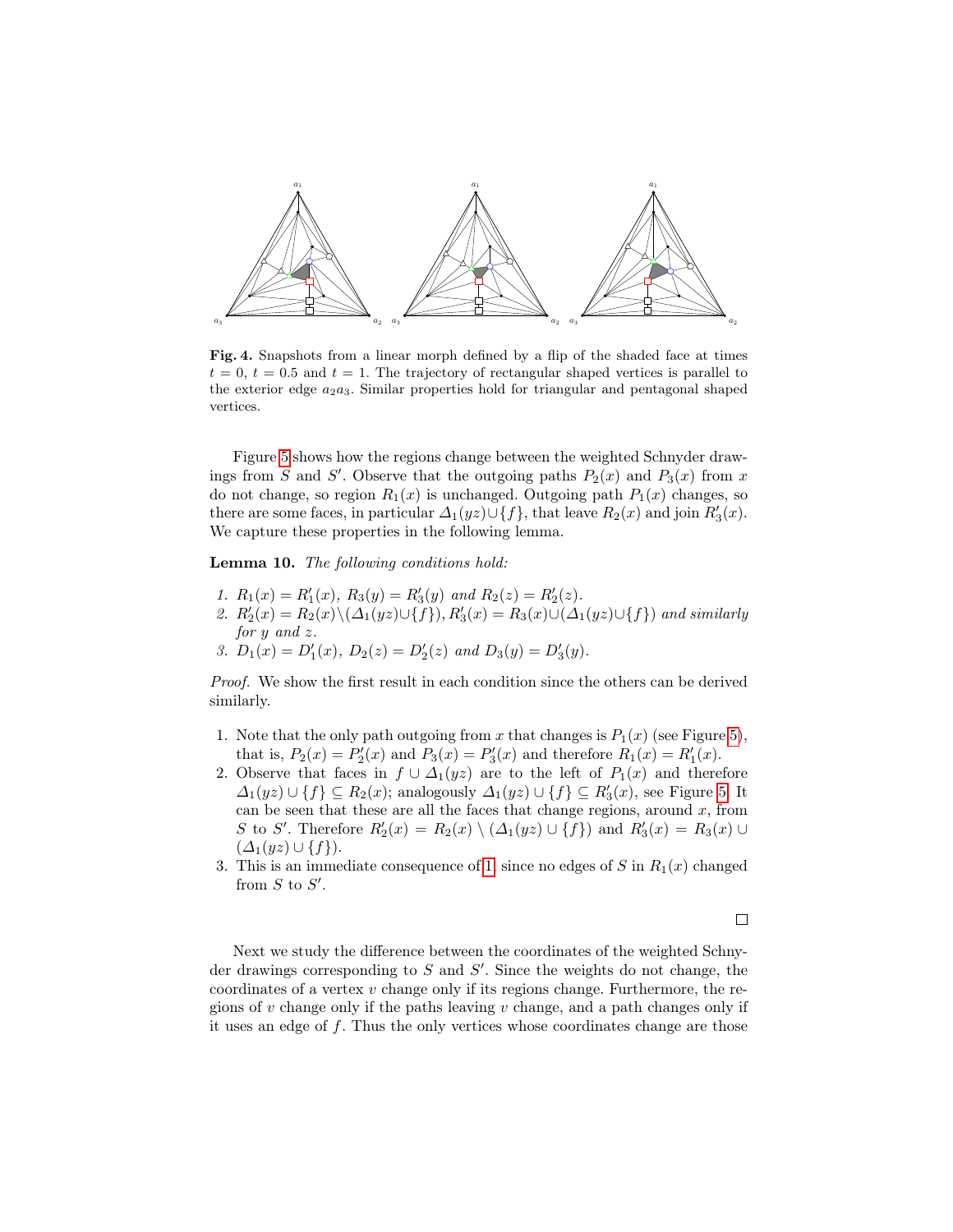

<span id="page-11-0"></span>**Fig. 5.** A flip of a counterclockwise oriented face triangle  $xyz$  showing changes to the regions. Observe that  $\Delta_1(yz) \cup \{f\}$  leaves  $R_2(x)$  and joins  $R'_3(x)$ .

in  $D_1(x) \cup D_2(z) \cup D_3(y)$ . Furthermore, for a vertex in  $D_1(x)$  the amount of change is captured by the faces that switch regions. We make this more precise in the following lemma.

<span id="page-11-2"></span>**Lemma 11.** For each  $v \in V(T)$ ,

$$
(v'_1, v'_2, v'_3) = \begin{cases} (v_1, v_2, v_3) & \text{if } v \notin D_1(x) \cup D_2(z) \cup D_3(y) \\ (v_1, v_2 - (\delta_1(yz) + \mathbf{w}(f)), v_3 + \delta_1(yz) + \mathbf{w}(f)) & \text{if } v \in D_1(x) \\ (v_1 + \delta_2(xy) + \mathbf{w}(f), v_2, v_3 - (\delta_2(xy) + \mathbf{w}(f))) & \text{if } v \in D_2(z) \\ (v_1 - (\delta_3(xz) + \mathbf{w}(f)), v_2 + \delta_3(xz) + \mathbf{w}(f), v_3) & \text{if } v \in D_3(y). \end{cases}
$$

Proof. As mentioned above, the only vertices whose coordinates change are those in  $D_1(x) \cup D_2(z) \cup D_3(y)$ . Consider a vertex  $v \in D_1(x)$ . (The other cases will follow by symmetry.) From Lemma [10,](#page-10-2) we have  $R'_1(x) = R_1(x), R'_2(x) = R_2(x)\setminus R'_1(x)$  $(\Delta_1(yz) \cup \{f\}),$  and  $R'_3(x) = R_3 \cup (\Delta_1(yz) \cup \{f\}).$  Therefore  $(v'_1, v'_2, v'_3)$  $\Box$  $(v_1, v_2 - (\delta_1(yz) + \mathbf{w}(f)), v_3 + \delta_1(yz) + \mathbf{w}(f)).$ 

We are ready to prove the main result of this section. We express it in terms of a general weight distribution since we will need that in the next section.

<span id="page-11-1"></span>**Theorem 12.** Let S be a Schnyder wood of a planar triangulation  $T$  that contains a face f bounded by a counterclockwise directed triangle  $xyz$ , and let  $S'$ be the Schnyder wood obtained from S by flipping f. Denote by  $\Gamma$  and  $\Gamma'$  the weighted Schnyder drawings obtained from  $S$  and  $S'$  respectively with weight distribution w. Then  $\langle \Gamma, \Gamma' \rangle$  is a planar morph.

Proof. If a triangle collapses during the morph, then it must be incident to at least one vertex that moves, i.e., one of  $D_1(x)$ ,  $D_2(y)$  or  $D_3(z)$ . By property  $(R3)$ , apart from  $x, y, z$  these vertex sets lie in the interiors of regions  $R_1(x), R_2(y), R_3(z)$  respectively. Thus it suffices to show that no triangle in one of these regions collapses, and that no triangle incident to  $x, y$  or z collapses.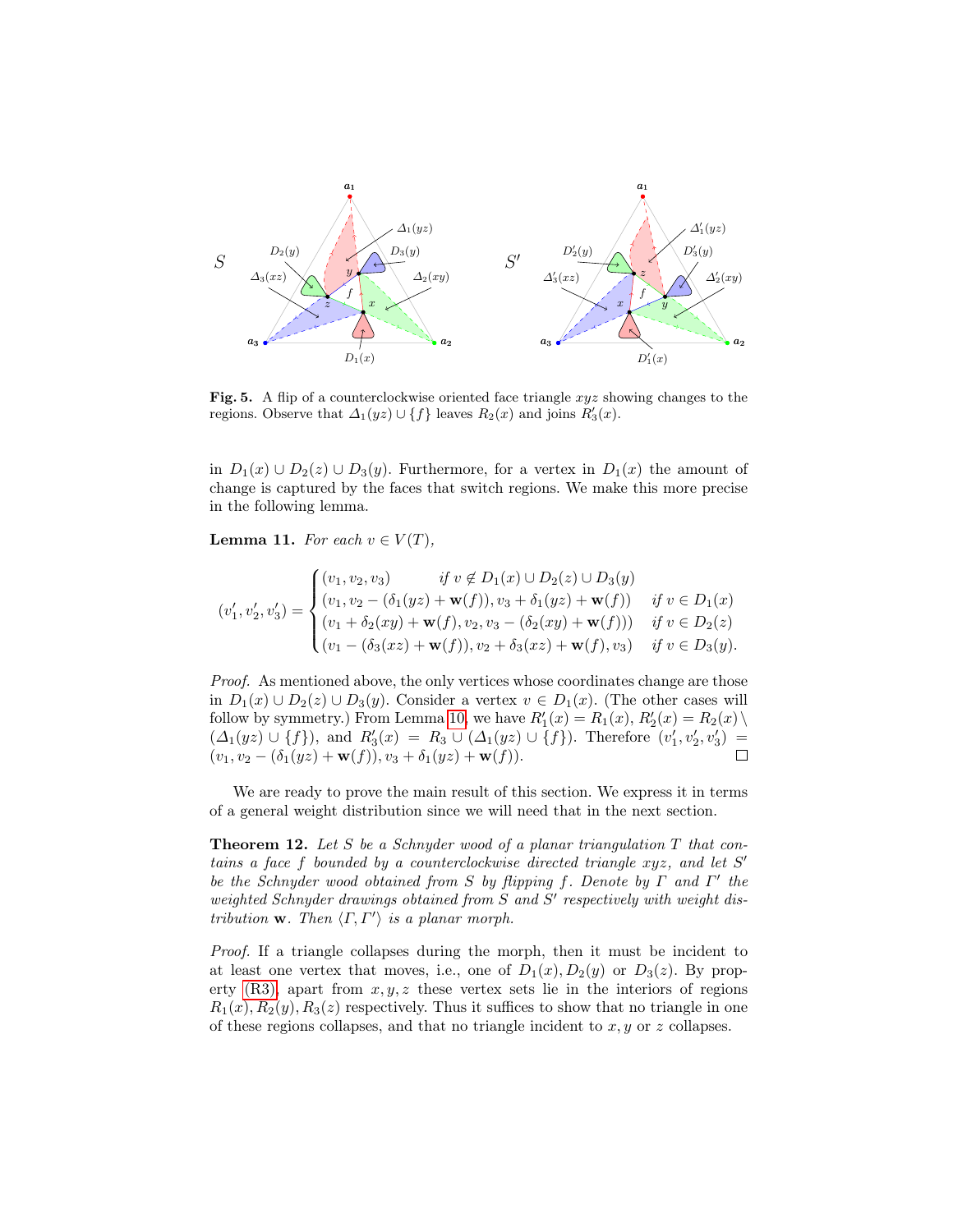Let pqr be a triangle such that  $pqr \in R_1(x)$ . (The argument for triangles in other regions is similar.) We prove that pqr does not collapse by using Corollary 5 from [\[5\]](#page-21-13). We restate this corollary as a claim here.

*Claim.* Consider a morph M acting on points p, q and r such that their motion is along the same direction and at constant speed. If  $p$  is to the right of the line through qr at the beginning and the end of the morph  $M$ , then p is to the right of the line through  $qr$  throughout the morph  $M$ .

Observe that all of  $p, q$  and  $r$  move in the same direction, namely a direction parallel to the exterior edge  $a_2a_3$ . This holds since the first coordinate of all three vertices remains unchanged during the morph by Lemma [11.](#page-11-2) Suppose, without loss of generality, that p lies to the right of the line through  $qr$  in  $\Gamma$ . This must also be the case in  $\Gamma'$ . Therefore by the Claim above, it follows that p lies to the right of qr throughout  $\langle \Gamma, \Gamma' \rangle$ . In particular this implies that pqr does not collapse during the morph. The same argument applies to a face in  $\Delta_3(xz) \cup \Delta_2(xy)$  that is incident to x but not incident to either y or z.

It remains to prove that no triangle t incident to at least two vertices of  $x, y$ and z collapses. Here we only consider the case where  $t = xyz$ , the other case can be handled similarly. We will show that  $x$  never lies on the line segment  $yz$ during the morph. (The other two cases are similar.) Since  $(x, y)$  has colour 1 in S, it follows that  $x \in R_1(y)$ . Similarly, since  $(z, x)$  has colour 2 in S, we have that  $x \in R_1(z)$ . Therefore  $x_1 < y_1, z_1$ . Using a similar argument on S' we obtain that  $x'_1 \, \langle y'_1, z'_1 \rangle$ . Finally, note that  $x_1 = x'_1$ . This implies that x never lies on the line segment yz during the morph.  $\Box$ 

#### <span id="page-12-0"></span>6 Morphing to flip a separating triangle

In this section we prove that there is a planar morph between any two weighted Schnyder drawings that differ by a separating triangle flip (Theorem [16](#page-18-0) below). Our morph will be composed of three linear morphs.

Throughout this section we let  $S$  and  $S'$  be Schnyder woods of a planar triangulation  $T$  such that  $S'$  is obtained from  $S$  after flipping a counterclockwise oriented separating triangle  $C = xyz$ , with  $(x, y)$  coloured 1 in S. Let  $\Gamma$  and  $\Gamma'$ be two weighted Schnyder drawings obtained from  $S$  and  $S'$  respectively with weight distribution w. For the main result of the section, it suffices to consider a uniform weight distribution because we can get to it via a single planar linear morph, as shown in Section [4.](#page-9-0) However, for the intermediate results of the section we need more general weight distributions.

We now give an outline of the strategy we follow. Morphing linearly from  $\Gamma$ to  $\Gamma'$  may cause faces inside C to collapse. An example is provided in Figure [6.](#page-13-0) However, we can show that there is a "nice" weight distribution that prevents this from happening. Our plan, therefore, is to morph linearly from  $\Gamma$  to a drawing  $\overline{\Gamma}$  with a nice weight distribution, then morph linearly to drawing  $\overline{\Gamma}'$  to effect the separating triangle flip. A final change of weights back to the uniform distribution gives a linear morph from  $\overline{\Gamma}'$  to  $\Gamma'$ .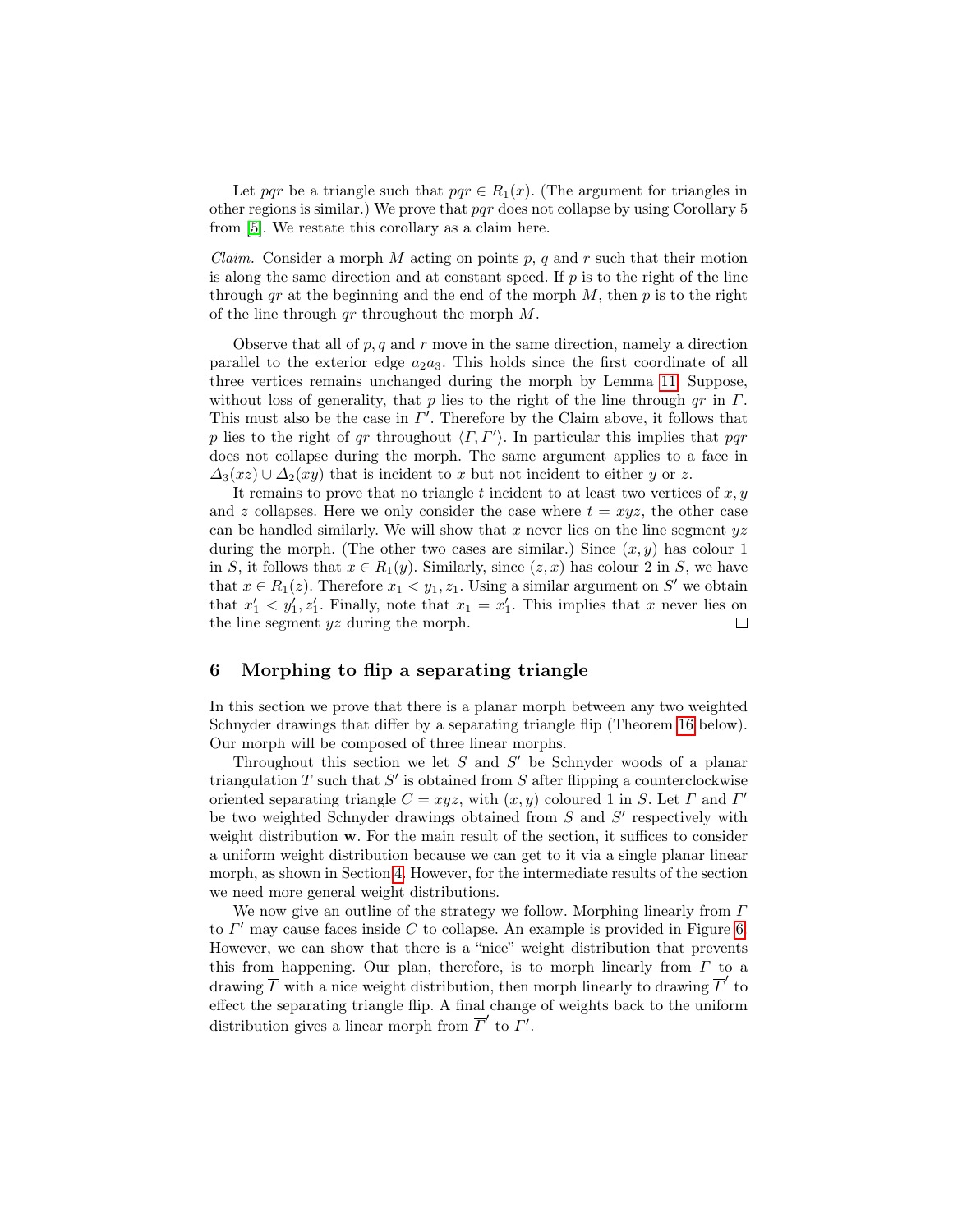

<span id="page-13-0"></span>Fig. 6. The linear morph defined by a flip of a separating triangle might not be planar if weights are not distributed appropriately. Here we illustrate the flip of the separating triangle in thick edges. Snapshots at  $t = 0$ , and  $t = 1$  are the top. The bottom drawing corresponds to  $t = 0.7$ ; note the edge crossings.

This section is structured as follows. First we study how the coordinates change between  $\Gamma$  and  $\Gamma'$ . Next we show that faces strictly interior to  $T|_{C}$  do not collapse during a linear morph between  $\overline{\Gamma}$  and  $\overline{\Gamma}'$ . We then give a similar result for faces of  $T|_C$  that share a vertex or edge with C provided that the weight distribution satisfies certain properties. Finally we prove the main result by showing that there is a weight distribution with the required properties.

Let us begin by examining the coordinates of vertices. For vertex  $b \in V(T)$ let  $(b_1, b_2, b_3)$  and  $(b'_1, b'_2, b'_3)$  denote its coordinates in  $\Gamma$  and  $\Gamma'$  respectively. For b an interior vertex of  $T|_C$  let  $\beta_i$  be the *i*-th coordinate of b in  $T|_C$  when considering the restriction of S to  $T|_C$  with weight distribution w. By analyzing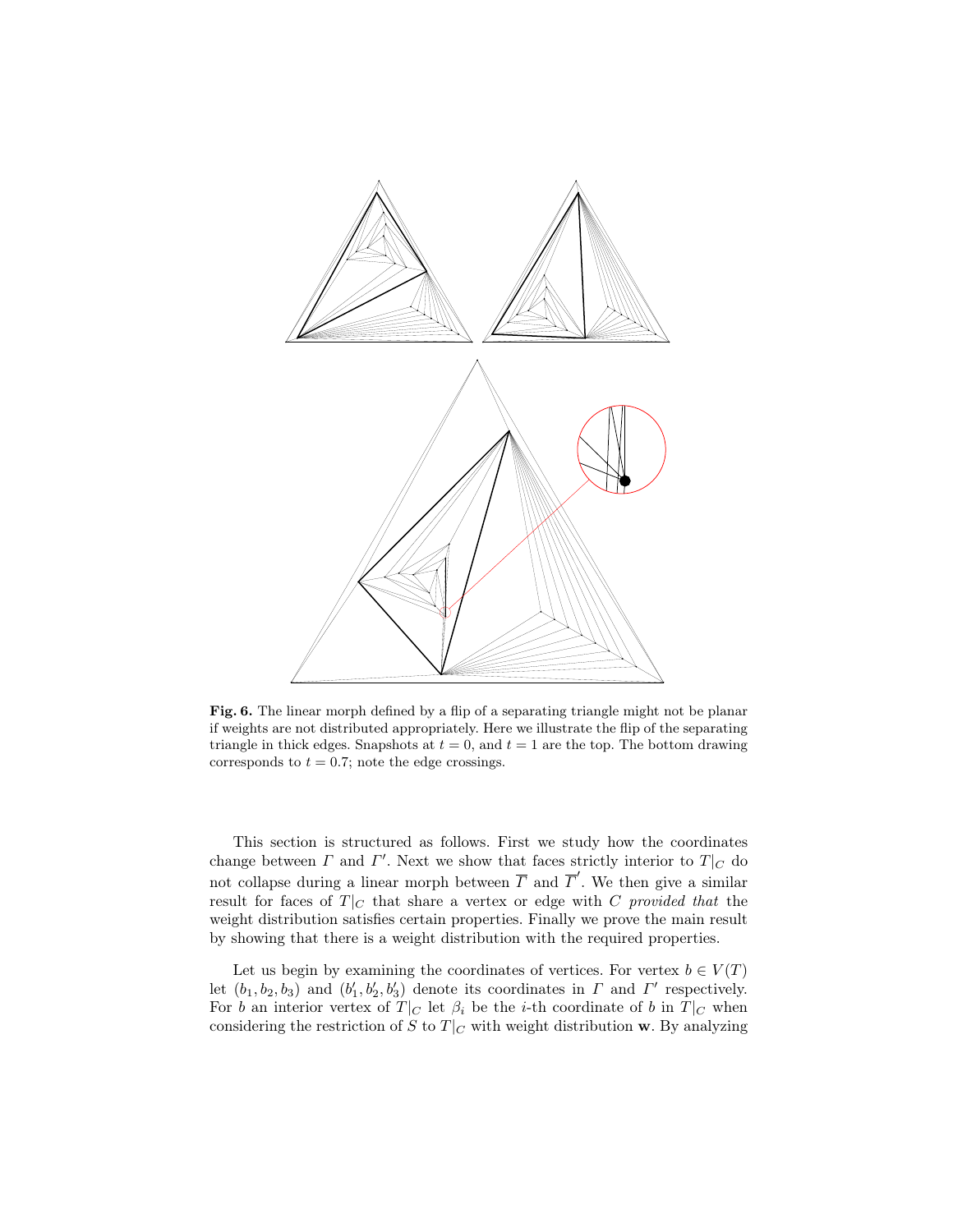<span id="page-14-0"></span>Figure [7,](#page-15-0) we can see that the coordinates for b in  $\Gamma$  are

$$
(b_1, b_2, b_3) = (x_1 + \delta_3(xz) + \beta_1, z_2 + \delta_1(yz) + \beta_2, y_3 + \delta_2(xy) + \beta_3)
$$
  
=  $(x_1, z_2, y_3) + (\delta_3(xz), \delta_1(yz), \delta_2(xy)) + (\beta_1, \beta_2, \beta_3).$  (2)

We now analyze how the coordinates of vertices change from  $\Gamma$  to  $\Gamma'$ . We use  $\mathbf{w}_C$  to denote the weight of faces inside  $C$ , i.e.,  $\mathbf{w}_C = \sum_{f \in \mathcal{F}(T|_C)} \mathbf{w}(f)$ . Note that reading the proof of the lemma first will make it easier to understand the formulas stated in the lemma.

<span id="page-14-1"></span>**Lemma 13.** For each  $b \in V(T)$ ,

$$
(b'_1, b'_2, b'_3) = \begin{cases} (b_1, b_2 - (\delta_1(yz) + \mathbf{w}_C), b_3 + \delta_1(yz) + \mathbf{w}_C) & \text{if } b \in D_1(x) \\ (b_1 + \delta_2(xy) + \mathbf{w}_C, b_2, b_3 - (\delta_2(xy) + \mathbf{w}_C)) & \text{if } b \in D_2(z) \\ (b_1 - (\delta_3(xz) + \mathbf{w}_C), b_2 + \delta_3(xz) + \mathbf{w}_C, b_3) & \text{if } b \in D_3(y) \\ (x_1, z_2, y_3) + (\delta_2(xy), \delta_3(xz), \delta_1(yz)) + (\beta_3, \beta_1, \beta_2) & \text{if } b \in \mathcal{I} \\ (b_1, b_2, b_3) & \text{otherwise} \end{cases}
$$

where  $\mathcal I$  is the set of interior vertices of  $T|_{C}$ .

*Proof.* Observe that the coordinates of a vertex b change only if its regions change, and its regions change only if an outgoing path from b uses an interior edge of  $T|_C$  or an edge of C. Therefore the only vertices whose coordinates change are the interior vertices of  $T|_C$  or vertices in  $D_1(x) \cup D_2(z) \cup D_3(y)$ . The part of the result for  $b \in D_1(x) \cup D_2(z) \cup D_3(y)$  follows from Lemma [11](#page-11-2) applied to  $T \setminus C$  with the restrictions of the Schnyder woods S and S' to  $T \setminus C$  and the weight distribution where the weight of the face  $xyz$  is equal to  $w<sub>C</sub>$  and the weight of the remaining faces is given by w.

Now suppose b is an interior vertex of  $T|_C$ . The coordinates of b in  $T|_C$  are given by [\(2\)](#page-14-0).

Similarly (see Figure [7\)](#page-15-0) the coordinates for  $b$  in  $\Gamma'$  are given by

$$
(b'_1, b'_2, b'_3) = (x_1, z_2, y_3) + (\delta_2(xy), \delta_3(xz), \delta_1(yz)) + (\beta'_1, \beta'_2, \beta'_3),
$$

where  $\beta_i'$  denotes the *i*-th coordinate of *b* in  $T|_C$ . Finally, since the colours of the interior edges of  $T|_C$  change from i to  $i + 1$  thus  $(\beta'_1, \beta'_2, \beta'_3) = (\beta_3, \beta_1, \beta_2),$ which gives the required formula.  $\Box$ 

We now examine what happens during a linear morph from  $\Gamma$  to  $\Gamma'$ . We first deal with faces strictly interior to C.

<span id="page-14-2"></span>Lemma 14. For an arbitrary weight distribution no face formed by interior vertices of  $T|_C$  collapses in the morph  $\langle \Gamma, \Gamma' \rangle$ .

Proof. The idea of the proof is as follows. Consider a face inside C formed by internal vertices b, c, e whose coordinates with respect to  $T|_C$  are  $\beta, \gamma, \varepsilon$ , respectively. Examining [\(2\)](#page-14-0) and Lemma [13](#page-14-1) we see that the coordinates of  $b, c, e$ in  $\Gamma$  and  $\Gamma'$  depend in exactly the same way on the parameters from  $T \setminus C$  and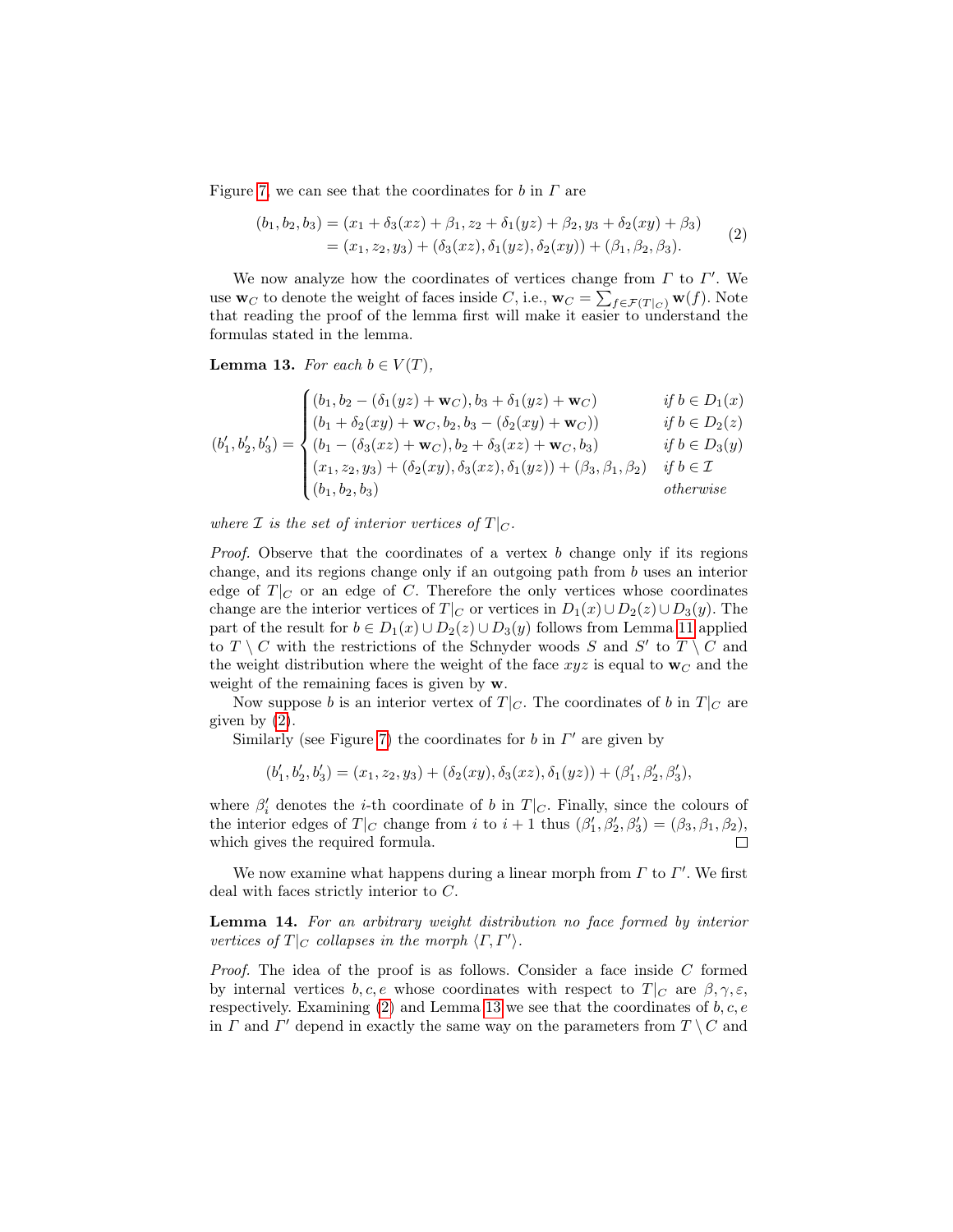

<span id="page-15-0"></span>Fig. 7. A flip of a counter-clockwise oriented separating triangle  $xyz$ .

differ only in the parameters  $\beta, \gamma, \varepsilon$ . Therefore triangle *bce* collapses during the morph if and only if it collapses during the linear transformation on  $\beta$ ,  $\gamma$ ,  $\varepsilon$  where we perform a cyclic shift of coordinates, viz.,  $(\beta_1, \beta_2, \beta_3)$  becomes  $(\beta_3, \beta_1, \beta_2)$ , etc. No triangle collapses during this transformation because it corresponds to moving each of the three outer vertices  $x, y, z$  in a straight line to its clockwise neighbour.

We now give algebraic details. Let  $b, c, e \in V(T|_C)$  be interior vertices of  $T|_C$ such that *bce* is an interior face of  $T|_C$ . We proceed by contradiction by assuming there is a time  $r \in (0, 1)$  during the linear morph such that *bce* collapses, say  $b^r$ is in the line segment joining  $c^r$  and  $e^r$ . That is, assume that

<span id="page-15-1"></span>
$$
b^r = se^r + (1 - s)c^r \tag{3}
$$

for some  $r \in (0, 1)$  and  $s \in [0, 1]$ . By [\(2\)](#page-14-0) and Lemma [13,](#page-14-1) the left hand side of [\(3\)](#page-15-1) can be written as

$$
(x_1, z_2, y_3) + (1 - r)(\delta_3(xz), \delta_1(yz), \delta_2(xy)) + r(\delta_2(xy), \delta_3(xz), \delta_1(yz)) + \beta^r,
$$

where  $\beta^r = (1 - r)(\beta_1, \beta_2, \beta_3) + r(\beta_3, \beta_1, \beta_2)$ . Similar to what we have above, by using [\(2\)](#page-14-0) and Lemma [13,](#page-14-1) we can rewrite the right hand side of [\(3\)](#page-15-1) as

$$
(x_1, z_2, y_3) + (1 - r)(\delta_3(xz), \delta_1(yz), \delta_2(xy))
$$
  
+ 
$$
r(\delta_2(xy), \delta_3(xz), \delta_1(yz)) + s\varepsilon^r + (1 - s)\gamma^r,
$$

where  $\varepsilon^r$  and  $\gamma^r$  are defined analogously to  $\beta^r$ . So, equation [\(3\)](#page-15-1) is equivalent to

$$
\beta^r - ((1 - s)\varepsilon^r + s\gamma^r) = (0, 0, 0).
$$

This can be rewritten as

$$
(1-r)\beta^{0} + r\beta^{1} - ((1-s)((1-r)\varepsilon^{0} + r\varepsilon^{1}) + s((1-r)\gamma^{0} + r\gamma^{1})) = (0,0,0),
$$

and rearranging terms yields

$$
(1-r)(\beta^0 - ((1-s)\varepsilon^0 + s\gamma^0)) + r(\beta^1 - ((1-s)\varepsilon^1 + s\gamma^1)) = (0,0,0).
$$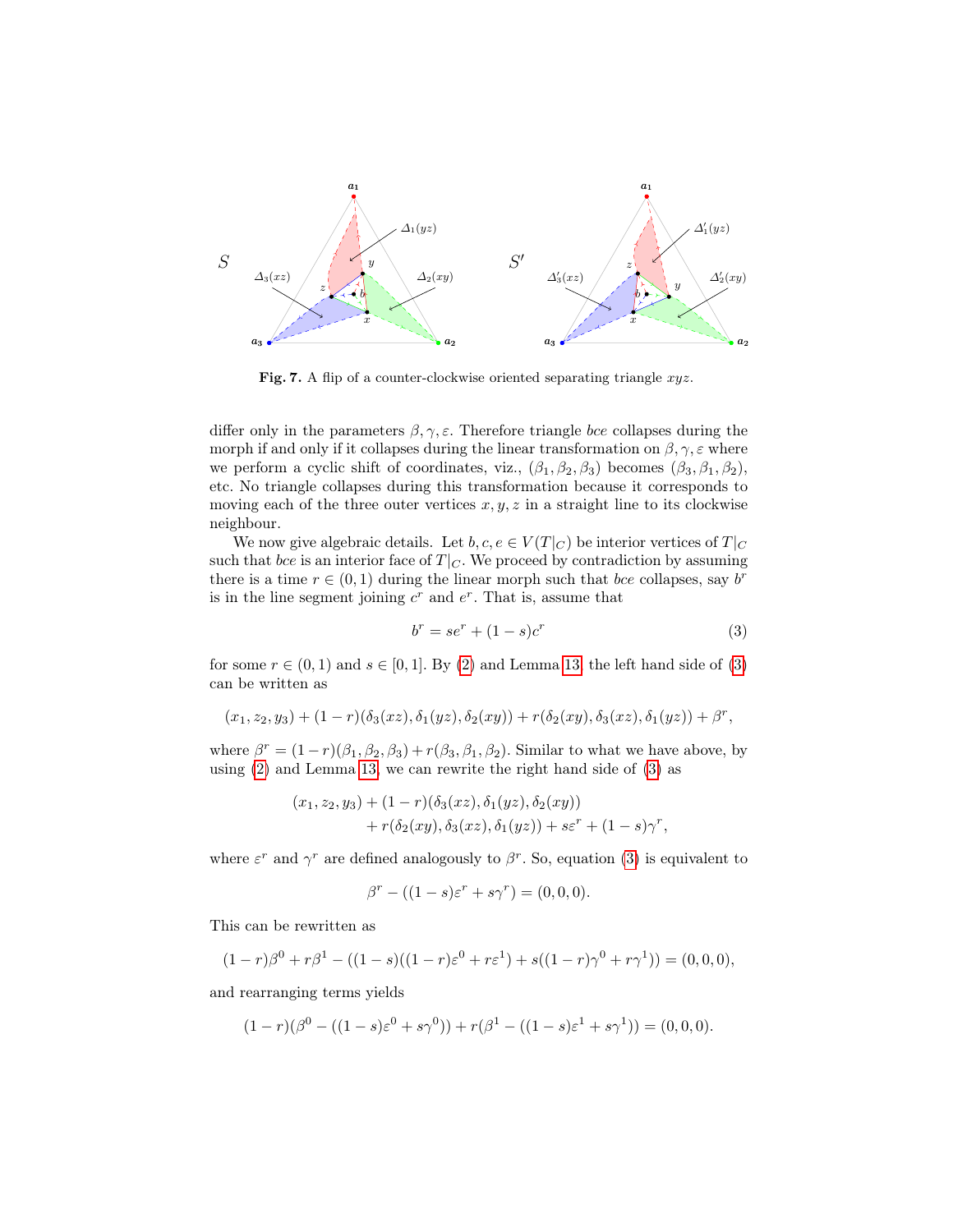This is equivalent to the following system of equations

$$
(1 - r)(\beta_1 - ((1 - s)\varepsilon_1 + s\gamma_1)) + r(\beta_3 - ((1 - s)\varepsilon_3 + s\gamma_3)) = 0
$$
  

$$
(1 - r)(\beta_2 - ((1 - s)\varepsilon_2 + s\gamma_2)) + r(\beta_1 - ((1 - s)\varepsilon_1 + s\gamma_1)) = 0
$$
  

$$
(1 - r)(\beta_3 - ((1 - s)\varepsilon_3 + s\gamma_3)) + r(\beta_2 - ((1 - s)\varepsilon_2 + s\gamma_2)) = 0.
$$

To simplify the following arguments, we let  $Q_i = \beta_i - ((1 - s)\varepsilon_i + s\gamma_i)$ . So the system of equations now becomes

$$
(1 - r)Q_1 + rQ_3 = 0 \tag{4}
$$

$$
(1 - r)Q_2 + rQ_1 = 0 \tag{5}
$$

$$
(1 - r)Q_3 + rQ_2 = 0.
$$
 (6)

Since these coordinates were obtained from a weighted Schnyder drawing, we know there is  $i \in \{1, 2, 3\}$  so that  $\beta_i > \gamma_i, \varepsilon_i$  by Property [\(R1\).](#page-5-3) We may assume without loss of generality that  $i = 1$ . This implies in particular that  $Q_1 > 0$ . Now, we have that

$$
\begin{vmatrix} (1-r) & 0 & r \\ r & (1-r) & 0 \\ 0 & r & (1-r) \end{vmatrix} = 3r^2 - 3r + 1 > 0.
$$

Therefore it must be the case that  $Q_i = 0$ ,  $i = 1, 2, 3$ . This contradicts  $Q_1 > 0$ , so the result now follows.

Next we consider the faces interior to  $C$  that share an edge or vertex with C. We show that no such face collapses, provided that the weight distribution w satisfies  $\delta_1 = \delta_2 = \delta_3$  where we use  $\delta_1$ ,  $\delta_2$  and  $\delta_3$  to denote  $\delta_1(yz)$ ,  $\delta_2(xy)$  and  $\delta_3(xz)$  respectively.

<span id="page-16-0"></span>**Lemma 15.** Let  $w$  be a weight distribution for the interior faces of  $T$  such that  $\delta_1 = \delta_2 = \delta_3$ . No interior face of  $T|_C$  incident to an exterior vertex of  $T|_C$ collapses during  $\langle \Gamma, \Gamma' \rangle$ .

Proof. The idea of the proof is as follows. The cases where the interior face is incident to the edge  $xy$  of  $C$  and where the interior face is only incident to the vertex  $x$  of  $C$  have to be examined separately using similar arguments. Consider the case of an interior face  $bxy$  incident to edge  $xy$ . Suppose by contradiction that at time  $r \in [0,1]$  during the morph the face collapses with  $b^r$  lying on segment  $x^r y^r$ , say  $b^r = (1-s)x^r + sy^r$  for some  $s \in [0,1]$ . We use formula [\(2\)](#page-14-0) and Lemma [13](#page-14-1) to re-write this equation. Some further algebraic manipulations  $(\text{details to follow})$  show that there is no solution for r. The remaining cases follow by analogous arguments.

We now turn to the details. We may assume, without loss of generality, that the interior face we are considering is incident to vertex  $x$ . We have two possible cases.

Case 1: The interior face is incident with an exterior edge.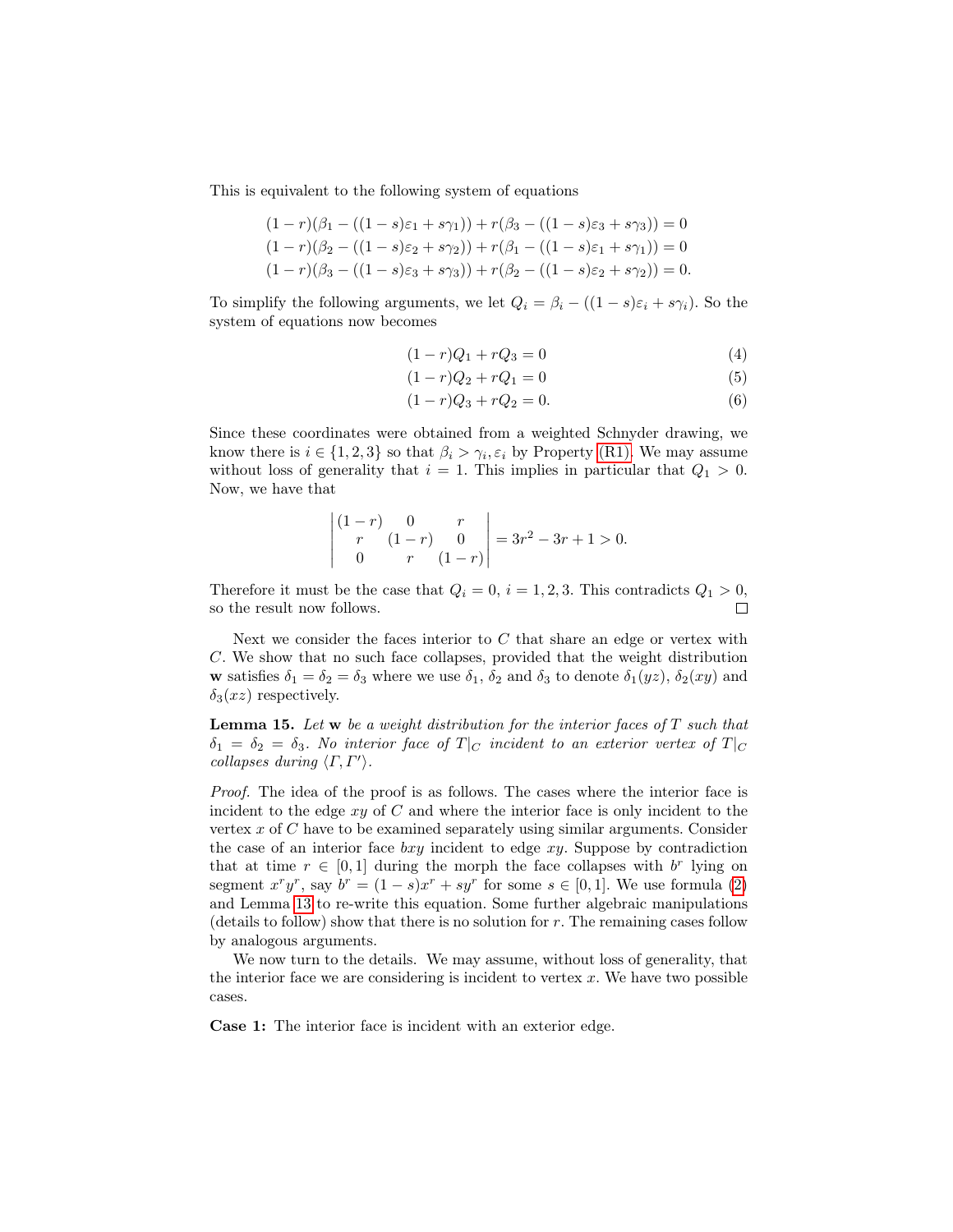**Case 2:** The interior face is incident with x and two interior vertices.

In each case we formulate algebraically the fact that the face in question collapses and then proceed by contradiction.

Case 1: Without loss of generality we may assume that the exterior edge that is incident to the interior face is  $xy$ , say  $bxy$  is the face in question. Assume, by contradiction, that there is a time  $r \in (0,1)$  during the morph such that b, x and y are collinear. That is  $b^r = (1-s)x^r + sy^r$ . Since  $(b, x)$  has colours 2 and 3 in S and S' respectively, it follows that  $x_1^0 < b_1^0$  and  $x_1^0 = x_1^1 < b_1^1$ . Similarly  $y_3 < b_3^0, b_3^1$ . Therefore for any  $r \in [0, 1]$ , the first coordinate of b is greater than  $x_1$  and the third coordinate of b is greater than  $y_3$ . Therefore  $s \in (0, 1)$ , as otherwise at least one of these conditions would not hold. We write the equation from above explicitly, using [\(2\)](#page-14-0) and Lemma [13:](#page-14-1)

$$
(x_1, z_2, y_3) + (1-r)(\delta_3, \delta_1, \delta_2) + r(\delta_2, \delta_3, \delta_1) + (1-r)(\beta_1, \beta_2, \beta_3) + r(\beta_3, \beta_1, \beta_2)
$$
  
=  $(1-s) \Big[ (x_1, z_2, y_3) + (1-r)(0, \delta_3 + \delta_1, \delta_2) + r(0, \delta_3, \delta_2 + \delta_1)$   
+  $(1-r)(0, \mathbf{w}_C, 0) + r(0, 0, \mathbf{w}_C) \Big]$   
+  $s \Big[ (x_1, z_2, y_3) + (1-r)(\delta_2 + \delta_3, \delta_1, 0) + r(\delta_2, \delta_1 + \delta_3, 0)$   
+  $(1-r)(\mathbf{w}_C, 0, 0) + r(0, \mathbf{w}_C, 0) \Big],$ 

here  $\mathbf{w}_C := \sum_{f \in \mathcal{F}(T|_C)} \mathbf{w}(f)$ . By simplifying and analyzing each coordinate separately we obtain the following system of equations

<span id="page-17-0"></span>
$$
(1 - r)(\delta + \beta_1 - s(2\delta + \mathbf{w}_C)) + r(\delta + \beta_3 - s\delta) = 0 \tag{7}
$$

$$
(1 - r)(\beta_2 - (1 - s)(\delta + \mathbf{w}_C)) + r(\beta_1 - s(\delta + \mathbf{w}_C)) = 0
$$
 (8)

$$
(1 - r)(\delta + \beta_3 - (1 - s)\delta) + r(\delta + \beta_2 - (1 - s)(2\delta + \mathbf{w}_C)) = 0, \qquad (9)
$$

where  $\delta = \delta_1 = \delta_2 = \delta_3$ . Now, since we have that  $\delta + \beta_3 - s\delta > 0$  then from [\(7\)](#page-17-0) we conclude that  $\delta + \beta_1 - s(2\delta + \mathbf{w}_C) < 0$ . Therefore

<span id="page-17-4"></span><span id="page-17-2"></span><span id="page-17-1"></span>
$$
\beta_1 - s(\delta + \mathbf{w}_C) < -(1 - s)\delta < 0. \tag{10}
$$

A similar analysis on equation [\(9\)](#page-17-1) yields

<span id="page-17-3"></span>
$$
\beta_2 - (1 - s)(\delta + \mathbf{w}_C) < -s\delta < 0. \tag{11}
$$

It now follows from inequalities [\(10\)](#page-17-2) and [\(11\)](#page-17-3) that there is no  $r \in [0,1]$ satisfying  $(8)$ . Therefore the interior face incident to  $xy$  does not collapse.

**Case 2:** Let us now consider the case where the interior face is incident to  $x$ and two interior vertices, say  $b$  and  $c$ . We proceed by contradiction. Let us assume that the face xbc collapses at time r, with  $c \in R_1(b)$  and  $b \in R_3(c)$ in S. This implies in particular that  $\gamma_1 < \beta_1$  and that  $\beta_3 < \gamma_3$ .

We will show that  $b$  cannot be in the line segment  $xc$  at any time  $r$  during the morph. So we have  $b^r = (1-s)x^r + sc^r$ , with  $r \in (0,1)$  and  $s \in (0,1)$ . By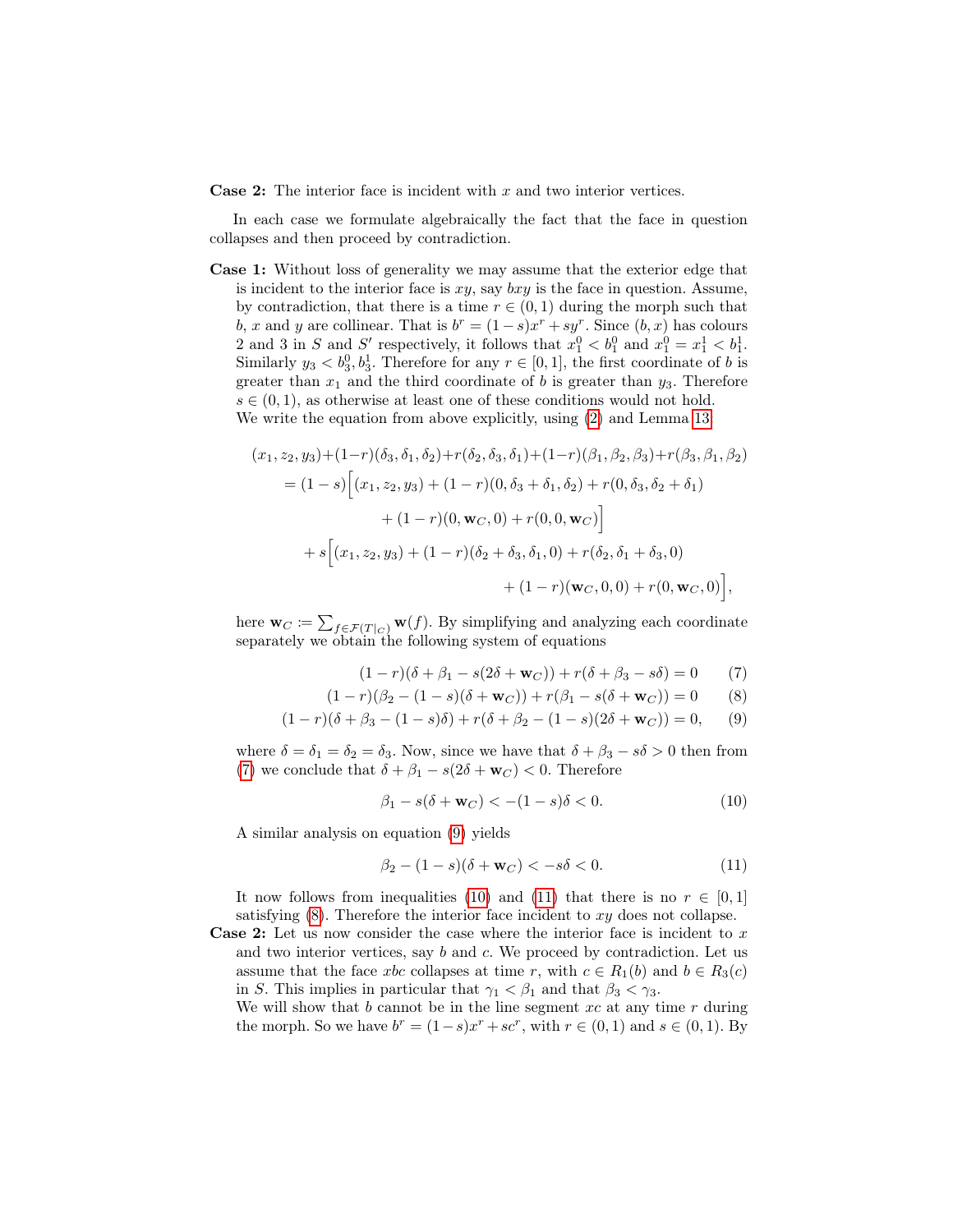an analogous argument, it will follow that  $c$  cannot be in the line segment xb.

We write the previous equation explicitly. From [\(2\)](#page-14-0) and Lemma [13](#page-14-1) we obtain:

$$
(x_1, z_2, y_3) + (1-r)(\delta_3, \delta_1, \delta_2) + r(\delta_2, \delta_3, \delta_1) + (1-r)(\beta_1, \beta_2, \beta_3) + r(\beta_3, \beta_1, \beta_2)
$$
  
=  $(1-s) [(x_1, z_2, y_3) + (0, \delta_3, \delta_2) + (1-r)(0, \delta_1 + \mathbf{w}_C, 0)$   
 $+ r(0, 0, \delta_1 + \mathbf{w}_C)]$   
+  $s [(x_1, z_2, y_3) + (1-r)(\delta_3, \delta_1, \delta_2) + r(\delta_2, \delta_3, \delta_1)$   
 $+ (1-r)(\gamma_1, \gamma_2, \gamma_3) + r(\gamma_3, \gamma_1, \gamma_2)]$ 

By simplifying and writing equations for each coordinate we obtain the following system of equations

$$
(1 - r)(\delta + \beta_1 - s(\delta + \gamma_1)) + r(\delta + \beta_3 - s(\delta + \gamma_3)) = 0 \tag{12}
$$

$$
(1 - r)(\beta_2 - (1 - s)(\delta + \mathbf{w}_C) - s\gamma_2) + r(\beta_1 - s\gamma_1) = 0 \tag{13}
$$

$$
(1 - r)(\beta_3 - s\gamma_3) + r(\beta_2 - (1 - s)(\delta + \mathbf{w}_C) - s\gamma_2) = 0, \quad (14)
$$

where  $\delta = \delta_1 = \delta_2 = \delta_3$ . Now, since  $\beta_1 > \gamma_1$  from [\(12\)](#page-18-1) we get that  $\delta$  +  $\beta_1 - s(\delta + \gamma_1) > 0$  and therefore  $\delta + \beta_3 - s(\delta + \gamma_3) < 0$ . From the previous inequality we get  $\beta_3 - s\gamma_3 < -(1-s)\delta < 0$ . Now, using this in equation [\(14\)](#page-18-2) we get that  $\beta_2 - (1 - s)(\delta + \mathbf{w}_C) - s\gamma_2 > 0$ . Finally, using the previous inequality in [\(13\)](#page-18-3) we obtain that  $\beta_1 - s\gamma_1 < 0$ , contradicting our original assumption that  $\beta_1 > \gamma_1$ . So the result follows.

<span id="page-18-3"></span><span id="page-18-2"></span><span id="page-18-1"></span> $\Box$ 

We are now ready to prove the main result of this section.

<span id="page-18-0"></span>**Theorem 16.** Let  $T$  be a planar triangulation and let  $S$  and  $S'$  be two Schnyder woods of  $T$  such that  $S'$  is obtained from  $S$  by flipping a counterclockwise cyclically oriented separating triangle  $C = xyz$  in S. Let  $\Gamma$  and  $\Gamma'$  be weighted Schnyder drawings obtained from  $S$  and  $S'$ , respectively, with uniform weight distribution. Then there exist weighted Schnyder drawings  $\overline{\Gamma}$  and  $\overline{\Gamma}'$  on a  $(6n-15) \times (6n-15)$  integer grid such that each of the following linear morphs is planar:  $\langle \Gamma, \overline{\Gamma} \rangle, \langle \overline{\Gamma}, \overline{\Gamma}' \rangle$ , and  $\langle \overline{\Gamma}', \Gamma' \rangle$ .

*Proof.* Our aim is to define the planar drawings  $\overline{\Gamma}$  and  $\overline{\Gamma}'$ . Each one will be realized in a grid that is three times finer than the  $(2n-5) \times (2n-5)$  grid, i.e., in a  $(6n-15)\times(6n-15)$  grid with weight distributions that sum to  $6n-15$ . Under this setup, the initial uniform weight distribution **u** takes a value of 3 in each interior face.

Drawings  $\overline{\Gamma}$  and  $\overline{\Gamma}'$  will be the weighted Schnyder drawings obtained from S and S' respectively with a new weight distribution  $\overline{\mathbf{w}}$ . We use  $\Delta_1$ ,  $\Delta_2$  and  $\Delta_3$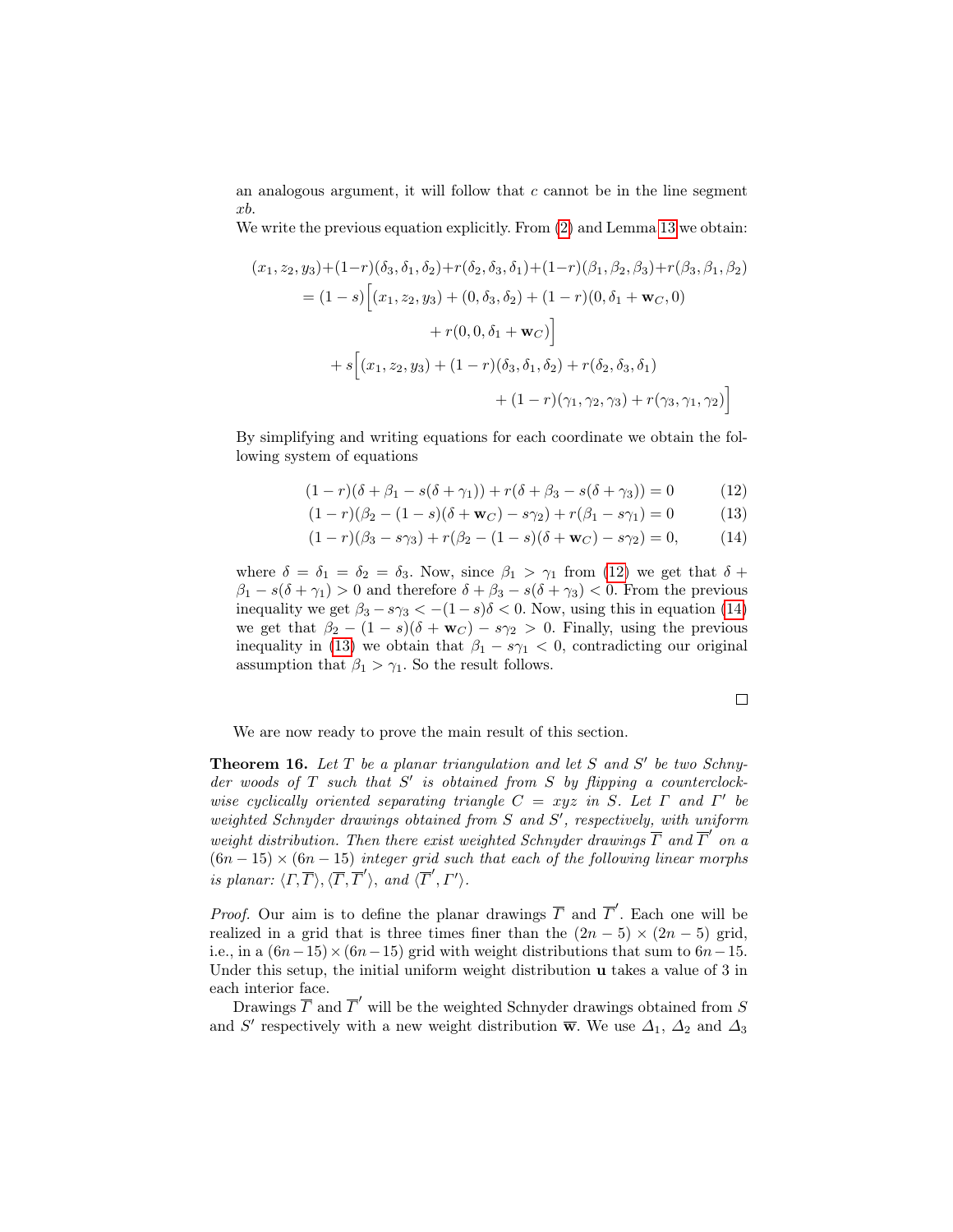to denote the regions  $\Delta_1(yz)$ ,  $\Delta_2(xy)$  and  $\Delta_3(xz)$  respectively, in S. We use  $\delta_i$ and  $\delta_i$  to denote the weight of  $\Delta_i$ ,  $i = 1, 2, 3$  with respect to the uniform weight distribution and the new weight distribution  $\overline{w}$ , respectively.

We will define  $\overline{\mathbf{w}}$  so that  $\overline{\delta}_1, \overline{\delta}_2$ , and  $\overline{\delta}_3$  all take on the average value  $\delta :=$  $(\delta_1 + \delta_2 + \delta_3)/3$ . The idea is to remove weight from faces in a region of aboveaverage weight, and add weight to faces in a region of below-average weight. The new face weights must be positive integers. Note first that  $\delta$  is an integer. Note secondly that  $\delta > \delta_i/3$  for any i since the other  $\delta_j$ 's are positive. Thus  $\delta_i - \delta < \frac{2}{3}\delta_i$ . This means that we can reduce  $\delta_i$  to the average  $\delta$  without removing more than 2 weight units from any face (of initial weight 3) in any region. There is more than one solution for  $\overline{\mathbf{w}}$ , but the morph might look best if  $\overline{\mathbf{w}}$  is as uniform as possible. To be more specific, we can define new face weights  $\overline{\mathbf{w}}$  via the following algorithm: Initialize  $\overline{\mathbf{w}} = \mathbf{w}$ . While some  $\delta_i$  is greater than the average  $\delta$ , remove 1 from a maximum weight face of  $\Delta_i$  and add 1 to a minimum weight face in a region  $\Delta_j$  whose weight is less than the average.

This completes the description of  $\overline{\Gamma}$  and  $\overline{\Gamma}'$ . It remains to show that the three linear morphs are planar. The morphs  $\langle \Gamma, \overline{\Gamma} \rangle$  and  $\langle \overline{\Gamma}', \Gamma' \rangle$  only involve changes to the weight distribution so they are planar by Lemma [9.](#page-9-2) Consider the linear morph  $\langle \overline{T}, \overline{T}' \rangle$ . The two drawings differ by a flip of a separating triangle. They have the same weight distribution  $\overline{\mathbf{w}}$  which satisfies  $\overline{\delta}_1 = \overline{\delta}_2 = \overline{\delta}_3$ . By Lemmas [14,](#page-14-2) and [15](#page-16-0) no interior face of  $T|_C$  collapses during the morph. By Theorem [12](#page-11-1) no face of  $T \setminus C$  collapses during the morph. Thus  $\langle \Gamma, \Gamma' \rangle$  defines a planar morph.  $\Box$ 

#### <span id="page-19-0"></span>7 Identifying weighted Schnyder drawings

In this section we give a polynomial time algorithm to test if a given straight-line planar drawing  $\Gamma$  of triangulation  $\Gamma$  is a weighted Schnyder drawing. The first step is to identify the Schnyder wood. A recent result of Bonichon et al. [\[6\]](#page-21-14) shows that, given a point set  $P$  with triangular convex hull, a Schnyder drawing on P is exactly the "half- $\Theta_6$ -graph" of P, which can be computed efficiently. Thus, given drawing Γ, we first ignore the edges and compute the half- $\Theta_6$  graph of the points. If this differs from  $\Gamma$ , we do not have a weighted Schnyder drawing. Otherwise, the half- $\Theta_6$  graph determines the Schnyder wood S. We next find the face weights. We claim that there exists a unique assignment of (not necessarily positive) weights w on the faces of T such that  $\Gamma$  is precisely the drawing obtained from S and w as described in [\(1\)](#page-4-2). Furthermore, w can be found in polynomial time by solving a system of linear equations in the  $2n-5$  variables  $\mathbf{w}(f), f \in \mathcal{F}(T)$ . The equations are those from [\(1\)](#page-4-2). The rows of the coefficient matrix are the characteristic vectors of  $R_i(v), i \in \{1, 2, 3\}, v$  an interior vertex of T, and the system of equations has a solution because the matrix has rank  $2n-5$ . This was proved by Felsner and Zickfeld [\[15,](#page-21-15) Theorem 9]. (Note that their theorem is about coplanar orthogonal surfaces; however, their proof considers the exact same set of equations and their Claims 1 and 2 give the needed result.)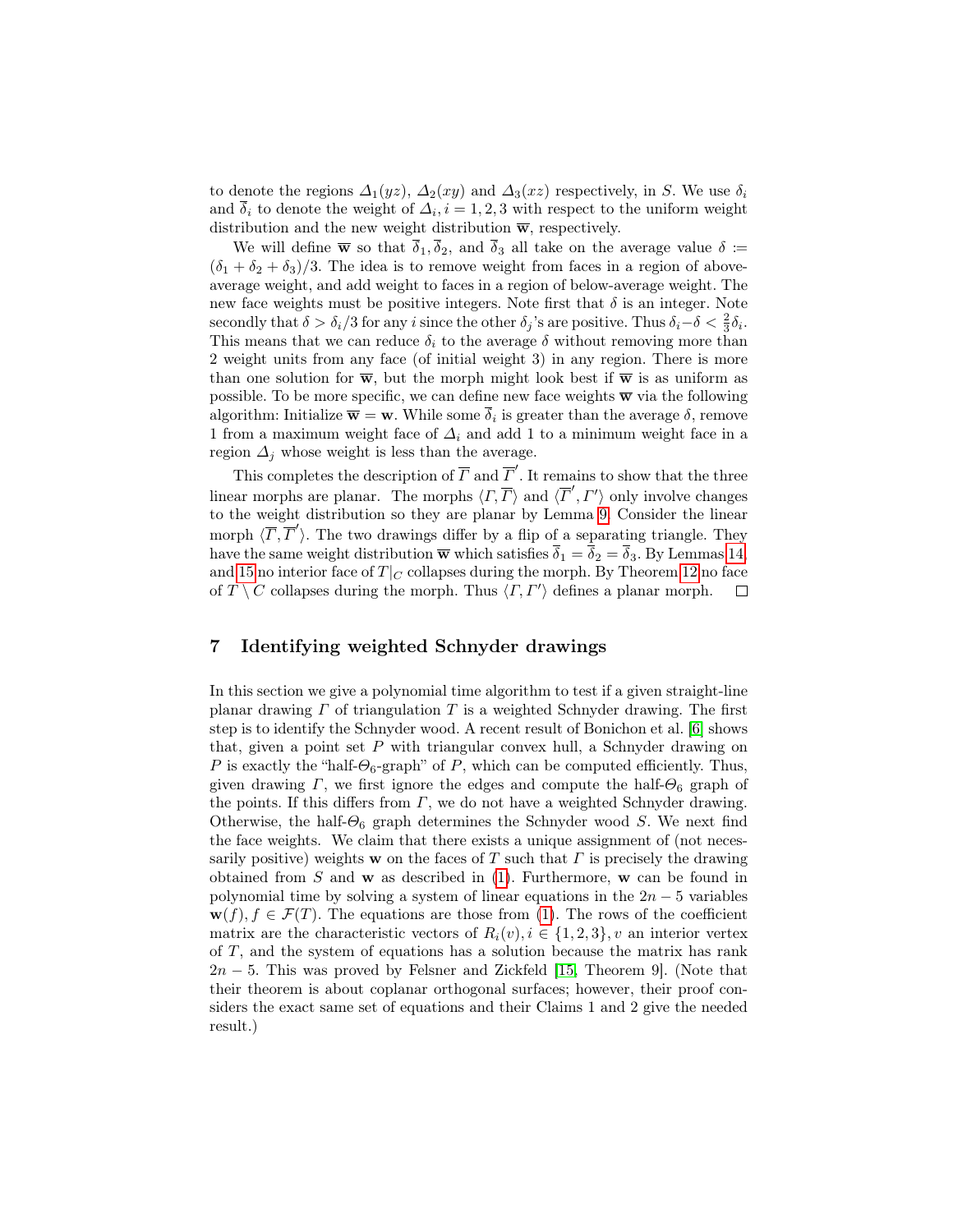We conclude this section by providing an example of a planar triangulation and a drawing of it such that there is no weight distribution (having only positive weights) that realizes it. We claim that the drawing shown in Figure [8](#page-20-1) is such an example. Note that  $R_1(x) \subseteq R_1(y)$  in any Schnyder wood S, independent of whether  $(y, x)$  or  $(y, z)$  belongs to  $T_3$  in S. If weights were non-negative then we would have  $x_1 \leq y_1$ , which is clearly not the case here.



<span id="page-20-1"></span>Fig. 8. A drawing that cannot be realized with positive weights.

## <span id="page-20-0"></span>8 Conclusions and open problems

We have made a first step towards morphing straight-line planar graph drawings with a polynomial number of linear morphs and on a well-behaved grid. Our method applies to weighted Schnyder drawings. There is hope of extending to all straight-line planar triangulations. The first author's thesis [\[3\]](#page-21-10) gives partial progress: an algorithm to morph from any straight-line planar triangulation to a weighted Schnyder drawing in  $4(n-4)$  steps—but not, unfortunately, on a nice grid. This method is simpler than that of Angelini et al. [\[2\]](#page-21-3) since the idea is to simply contract vertices of degree at most 5 and then uncontract them in reverse order while maintaining a Schnyder drawing. No convexifying routines are needed since there is no target drawing.

It is an open question to extend our result to general (non-triangulated) planar graphs. This might be possible using the extension of Schnyder's results to 3-connected planar graphs by Felsner [\[11](#page-21-16)[,12\]](#page-21-17).

The problem of efficiently morphing planar graph drawings to preserve convexity of faces is wide open—nothing is known besides Thomassen's existence result [\[22\]](#page-22-4).

Acknowledgements. We thank Stefan Felsner for discussions, David Eppstein for suggestions, and an anonymous referee for pointing us to the work of Boni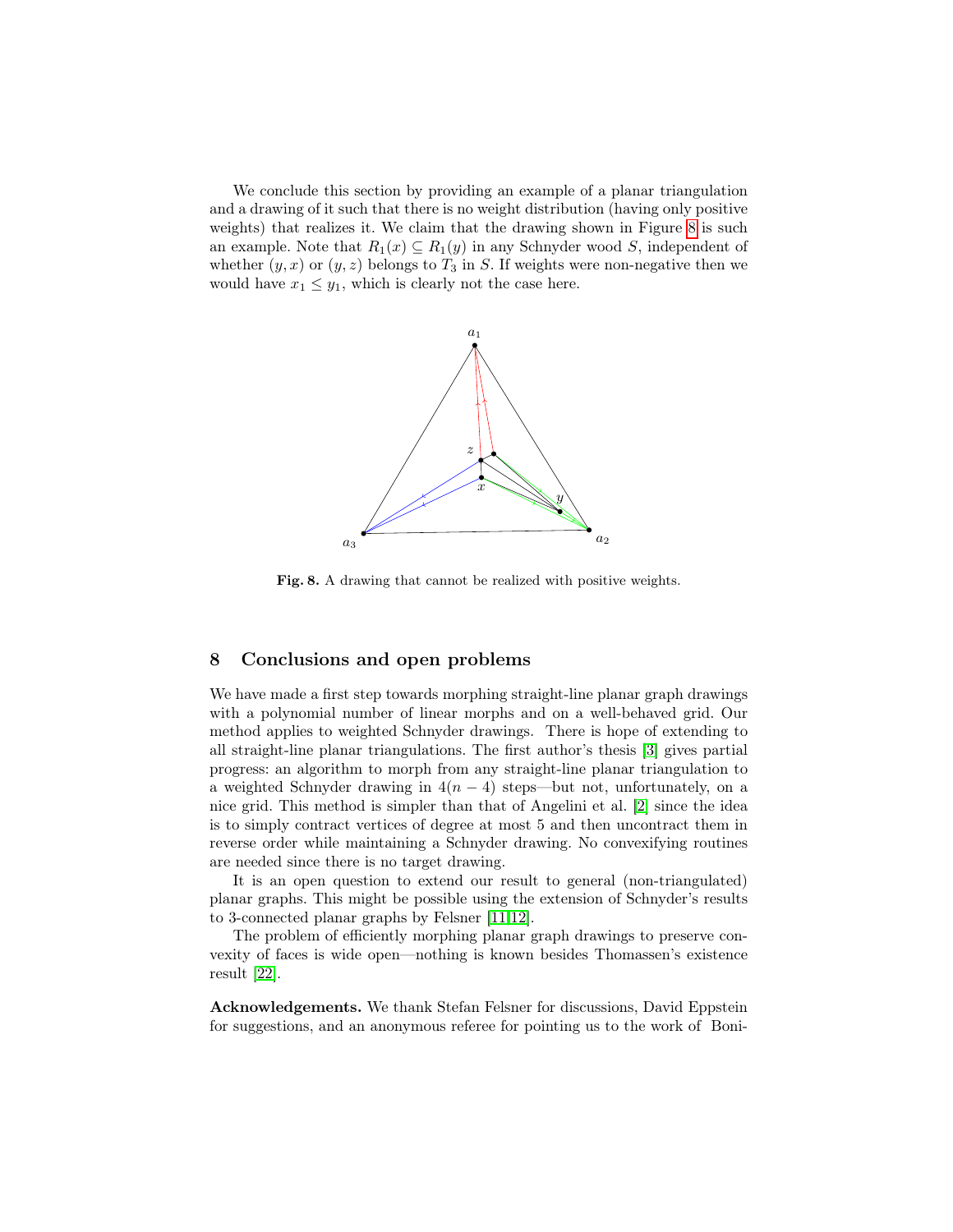chon et al. [\[6\]](#page-21-14). F. Barrera-Cruz partially supported by Conacyt. P. Haxell and A. Lubiw partially supported by NSERC.

#### References

- <span id="page-21-0"></span>1. S. Alamdari, P. Angelini, T. M. Chan, G. Di Battista, F. Frati, A. Lubiw, M. Patrignani, V. Roselli, S. Singla, and B. T. Wilkinson. Morphing planar graph drawings with a polynomial number of steps. In Proc. of the twenty-fourth annual ACM-SIAM Symposium on Discrete Algorithms (SODA '13), SODA '13, pages 1656–1667. SIAM, 2013.
- <span id="page-21-3"></span>2. P. Angelini, G. Da Lozzo, G. Di Battista, F. Frati, M. Patrignani, and V. Roselli. Morphing planar graph drawings optimally. In Proc. forty-first International Colloquium on Automata, Languages and Programming (ICALP '14), 2014.
- <span id="page-21-10"></span>3. F. Barrera-Cruz. Morphing planar triangulations. PhD thesis, University of Waterloo, 2014.
- <span id="page-21-9"></span>4. F. Barrera-Cruz, P. Haxell, and A. Lubiw. Schnyder morphs. [http://math.](http://math.uwaterloo.ca/~fbarrera/morphing.html) [uwaterloo.ca/~fbarrera/morphing.html](http://math.uwaterloo.ca/~fbarrera/morphing.html). Accessed: 2014-11-18.
- <span id="page-21-13"></span>5. F. Barrera-Cruz, P. Haxell, and A. Lubiw. Morphing planar graphs with unidirectional moves. In Mexican Conference on Discrete Mathematics and Computational Geometry, 2013.
- <span id="page-21-14"></span>6. N. Bonichon, C. Gavoille, N. Hanusse, and D. Ilcinkas. Connections between thetagraphs, Delaunay triangulations, and orthogonal surfaces. In Graph Theoretic Concepts in Computer Science, volume 6410 of LNCS, pages 266–278. Springer, 2010.
- <span id="page-21-5"></span>7. E. Brehm. 3-orientations and Schnyder 3-tree-decompositions. Master's thesis, FB Mathematik und Informatik, Freie Universität Berlin, 2000.
- <span id="page-21-1"></span>8. S. S. Cairns. Deformations of plane rectilinear complexes. The American Mathematical Monthly, 51(5):247–252, 1944.
- <span id="page-21-4"></span>9. R. Dhandapani. Greedy drawings of triangulations. Discrete  $\mathcal B$  Computational Geometry, 43(2):375–392, 2010.
- <span id="page-21-12"></span>10. D. Eppstein, E. Mumford, B. Speckmann, and K. Verbeek. Area-universal rectangular layouts. In Proc. of the twenty-fifth annual symposium on Computational geometry, SCG '09, pages 267–276, New York, NY, USA, 2009. ACM.
- <span id="page-21-16"></span>11. S. Felsner. Convex drawings of planar graphs and the order dimension of 3 polytopes. Order, 18(1):19–37, 2001.
- <span id="page-21-17"></span>12. S. Felsner. Geodesic embeddings and planar graphs. Order, 20(2):135–150, 2003.
- <span id="page-21-6"></span>13. S. Felsner. Lattice structures from planar graphs. The Electronic Journal of Combinatorics, 11(1):15, 2004.
- <span id="page-21-8"></span>14. S. Felsner and F. Zickfeld. On the number of α-orientations. In Graph-Theoretic Concepts in Computer Science, volume 4769 of LNCS, pages 190–201. Springer, 2007.
- <span id="page-21-15"></span>15. S. Felsner and F. Zickfeld. Schnyder woods and orthogonal surfaces. Discrete & Computational Geometry, 40(1):103–126, 2008.
- <span id="page-21-2"></span>16. M. S. Floater and C. Gotsman. How to morph tilings injectively. Journal of Computational and Applied Mathematics, 101(1):117–129, 1999.
- <span id="page-21-11"></span>17. S. Miracle, D. Randall, A. P. Streib, and P. Tetali. Algorithms for sampling 3 orientations of planar triangulations. CoRR, abs/1202.4945, 2012.
- <span id="page-21-7"></span>18. P. Ossona de Mendez. Orientations bipolaires. PhD thesis, Ecole des Hautes Etudes en Sciences Sociales, Paris, 1994.